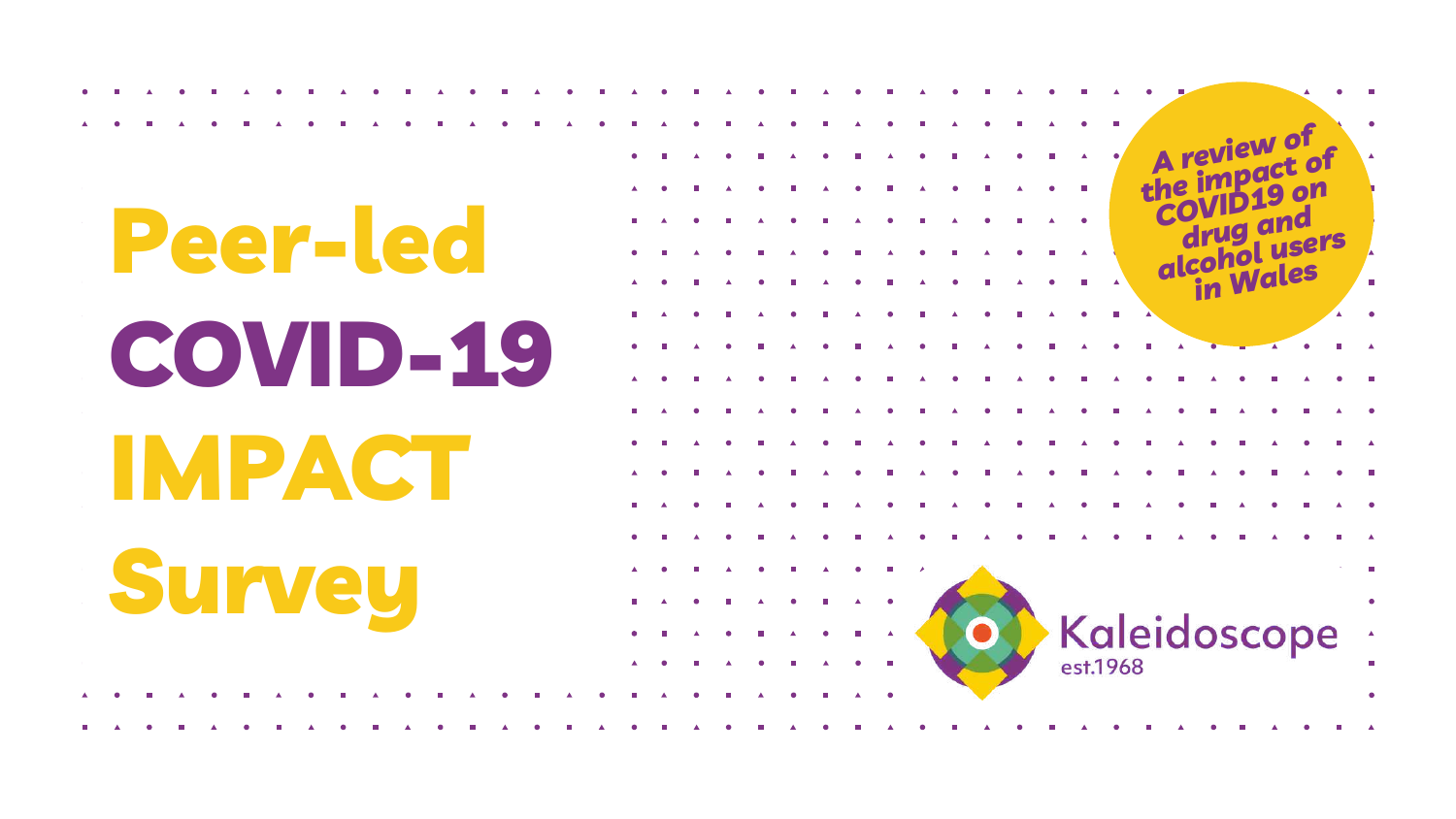

### **Rondine Molinaro FOREW**

The COVID19 pandemic affected drug and alcohol providers across Wales, forcing them to completely re-design service provision in a relatively short timescale. The implications of this were vast. Clinical interventions such as BBV testing, urine testing and sexual health screening ceased. Starting people on prescriptions became challenging, and service users who were self-isolating depended on community staff delivering their prescriptions to them at home. Psycho-social interventions had to be quickly re designed. Online interventions like Breaking Free were offered. Phone check-ups replaced face to face meetings, and recovery activities including art groups, gym sessions and mutual aid groups were abandoned. Recovery Hubs and drop-ins closed their doors. Community Providers did exceptionally well in the circumstances. Assertive outreach teams continued to walk the streets as they tried to assist the Welsh Government achieve their 'Everyone in' campaign and support homeless individuals into temporary accommodation. Staff took turns to ensure critical bases stayed open. Many worked tirelessly from home, attending endless Zoom and team meetings to maintain their support for drug and alcohol users, their families and carers. PPE was purchased at inflated costs to ensure that staff and service users were protected.

#### **But what was the impact on the people we help?**

Many Drug and alcohol users struggle at the best of times – so what was the impact when the whole country went into lockdown? Could they still buy drugs? Could they still shoplift to fund their use? What was the impact on their family? Did they relapse? Did their alcohol use increase with the rest of the population? These were the questions we wanted to ask, to help us plan our response if the anticipated 'second peak' arrived. It would also give us insight into what parts of our 'new normal' provision actually benefited our people. Should we continue to offer phone check-ups instead of face to face meetings? How much did our service users miss that face to face contact?

Service User Involvement Lead, Kaleidoscope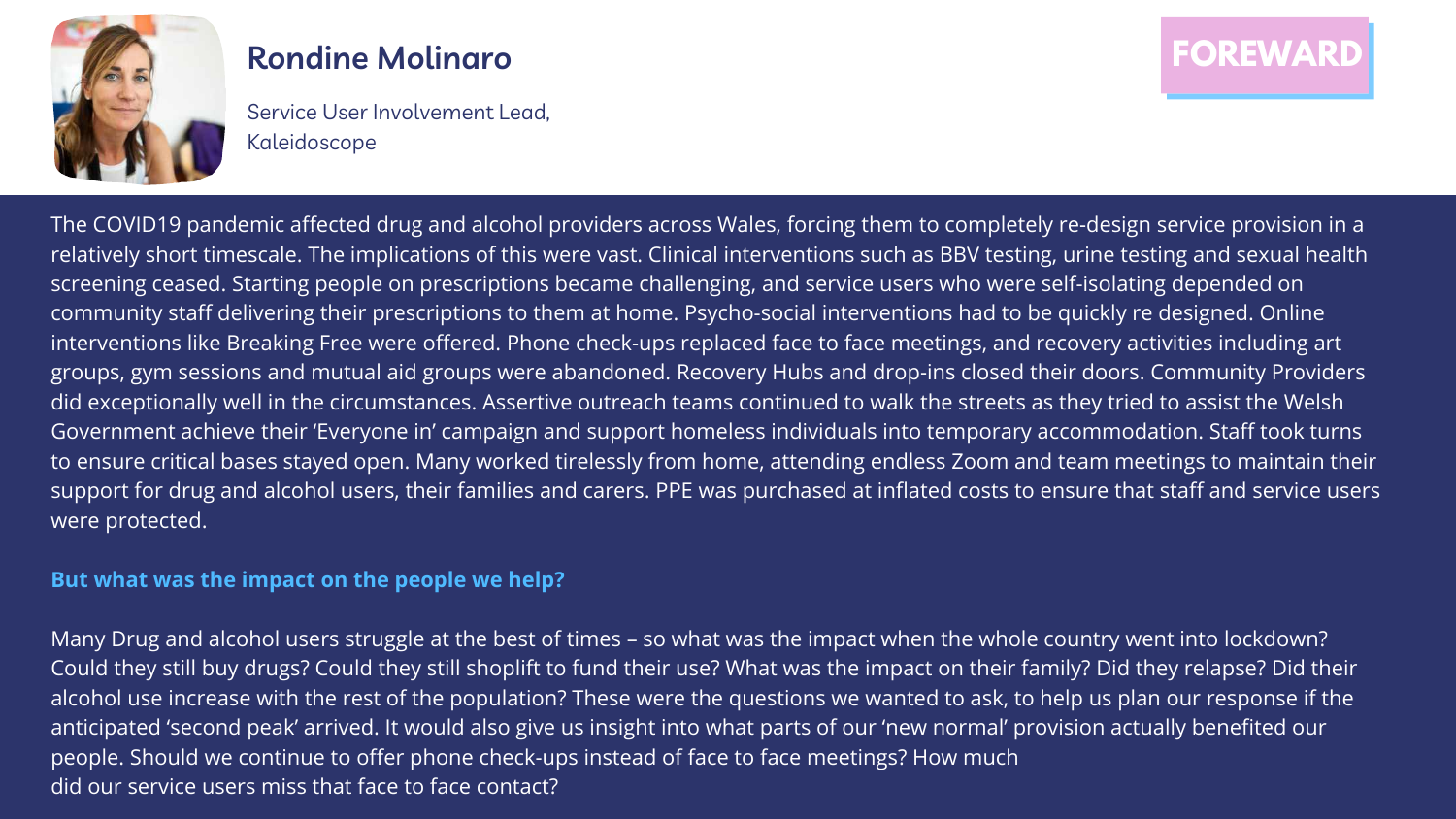We knew we wanted to create a survey to help us get this information. In order to do this as transparently as possible, we enlisted the help of people with lived experience to complete the surveys with the people we wanted to talk to. There was another reason we wanted to involve a group of peers; In 2014, a Gwent commissioner requested that a group of peers complete a review of needle exchanges in the area. They undertook a 'secret shopper' exercise, and then documented their findings in a presentation – rating each needle exchange in different domains. That group of peers still talk about that review all these years later - how they felt 'entrusted' to go out and evaluate provision and report back on what could be improved. It gave them a sense of purpose, and above all else – a sense of being valued. We imagined doing this now – but on a national scale. If there is one positive of the pandemic – it is the ease with which we can get connected very quickly and involve people from all seven Welsh regions. Peers from North Wales, Gwent, Dyfed, Cwm Taf Morgannwg, Cardiff, Powys and Western Bay were identified and called together on Zoom. They were trained in survey delivery, using resources given to them by Katy Holloway from the University of South Wales. They created the questions and amalgamated these with questions from Welsh Government and Drug and Alcohol Commissioners – who were understandably as interested in the impact of the CV19 pandemic as we were.

Welsh Government agreed to fund the survey – enabling us to remunerate the peers for their work, and offer incentive vouchers to respondents. It wasn't without challenge. Some people could not be reached on the phone numbers the peers were given. Some answered the phone and asked for a call back in a few hours. The peers had to painstakingly enter the survey responses into Survey Monkey after each phone call.

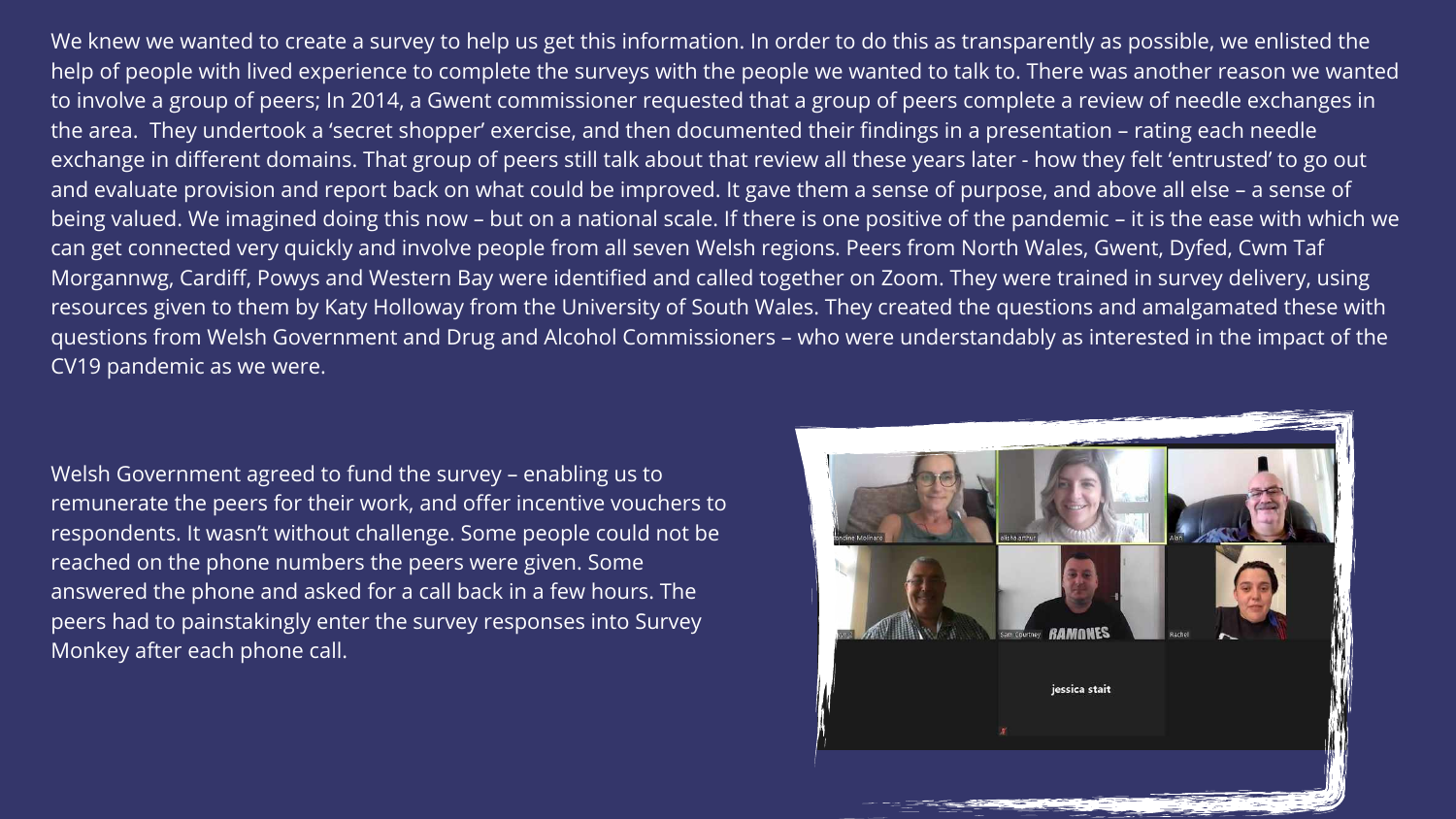The survey interviews sometimes took an hour to complete. One service user was so eager to talk to someone - they kept the peer on the phone chatting for 90 minutes. Another service user was really struggling with their mental health and so the peer called their keyworker after the call to follow it up. The keyworker emailed us to express how well the peer had done. To say the peers did well is an understatement. They collectively interviewed over 200 service users across Wales and completed hours of data input. The peers themselves bonded and got to know each other quite well during our weekly catch up calls. After the survey was finished, they felt a sense of sadness that it was over.

They expressed an interest to do it all again. Some peers began paid employment during the survey, but continued to do their bit. One peer juggled her interviews in between lunch breaks as she was in full time employment. They also worked as a team – If one area received a flurry of responses and the peer was struggling to complete interviews, then a peer from another area would offer to complete the surveys themselves to shoulder the burden. On behalf of the Welsh Government, DACW members, Commissioners, staff and service users across the country – we would like to thank the peers for their collective effort, insight, passion and above all - their personal time that it took to undertake this project.

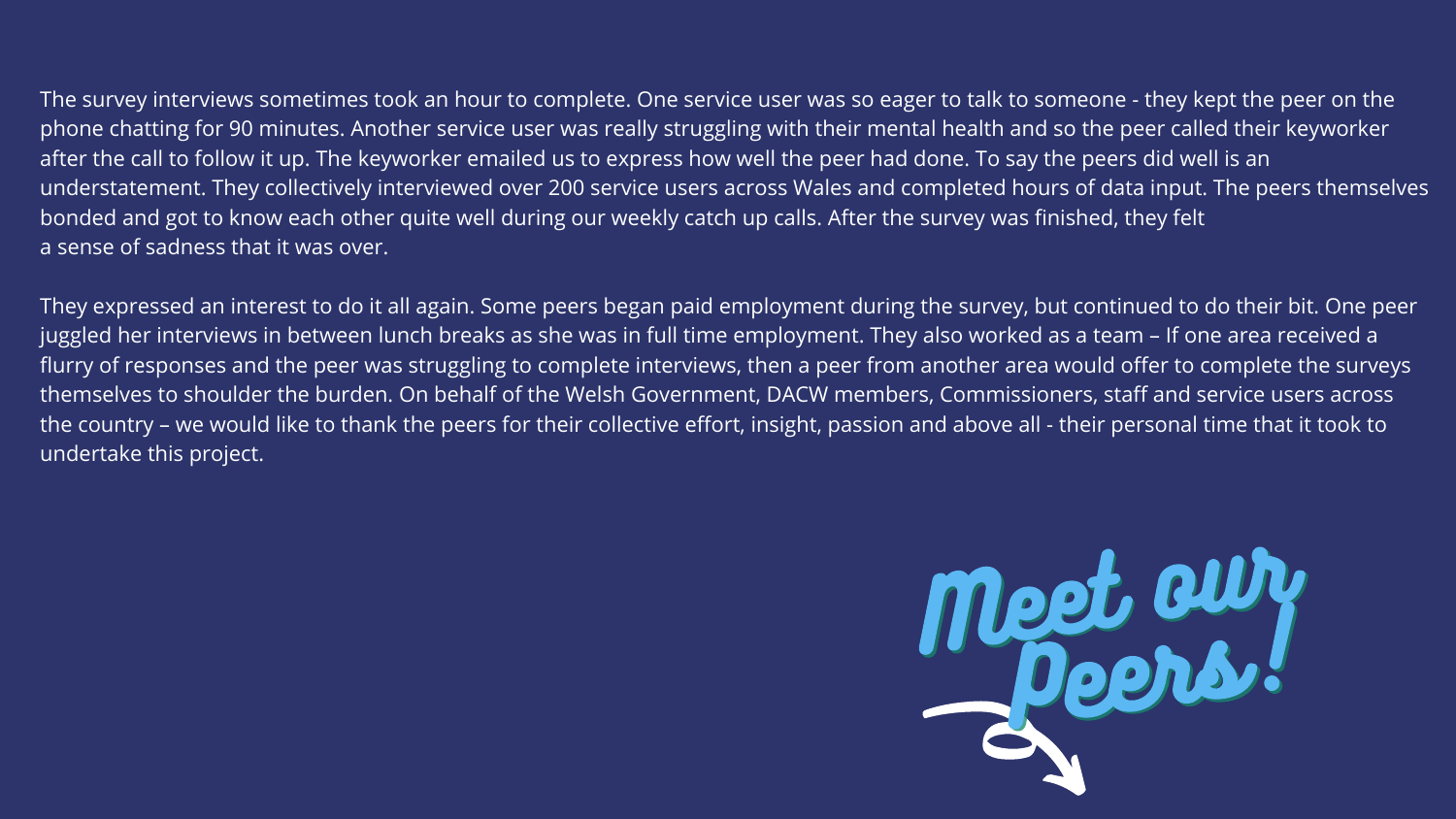

Helping with this survey I have found that SU's have got a lot out of what services offered in this uncertain time, and it's important that their voices are heard. 99

I found completing the surveys both rewarding and satisfying. It was good to hear that even though people were struggling with Covid they were still keeping a positive attitude and were grateful for the help they were receiving. 99

**Ryan, Dyfed**



**Alan, Gwent**

As an avid harm reductionist and someone who has been involved in the drug culture for some 35 years, it was imperative to me that we looked into how our service users have been impacted by these unparalleled times. Those I spoke to were glad to have a listening ear, and to feel involved in improving service delivery

This cohort was quite difficult to reach due to custodial sentences, but it was an important peice of work and I was glad to be a part of it. 99



Being part of this research project, conducting the surveys and interviews was a great experience. Being a former service user myself, it was a topic close to my heart. I believe that giving the participants a little bit of information about my background and letting them know that I was a service user myself really went a long way in helping them open up a bit more. Although a lot of people were, and still are, struggling at the moment, there were a lot of positive comments about substance misuse services. Made me proud to be a part of it.

Isolation had a big impact on the service users I spoke with. Particularly as parts of Powys are very rural, many felt cut off and were grateful for the remote support they'd received.  $\bigcirc$ 

**Sam, RCT**



#### **Tommy, North Wales**



**Rachel, Cardiff & Vale**



It was great to hear of the strength and resilience that our service users discovered during testing times and also the overwhelming positive feedback around our service and how it adapted.

**Steve, Western Bay**



**Jess, Powys**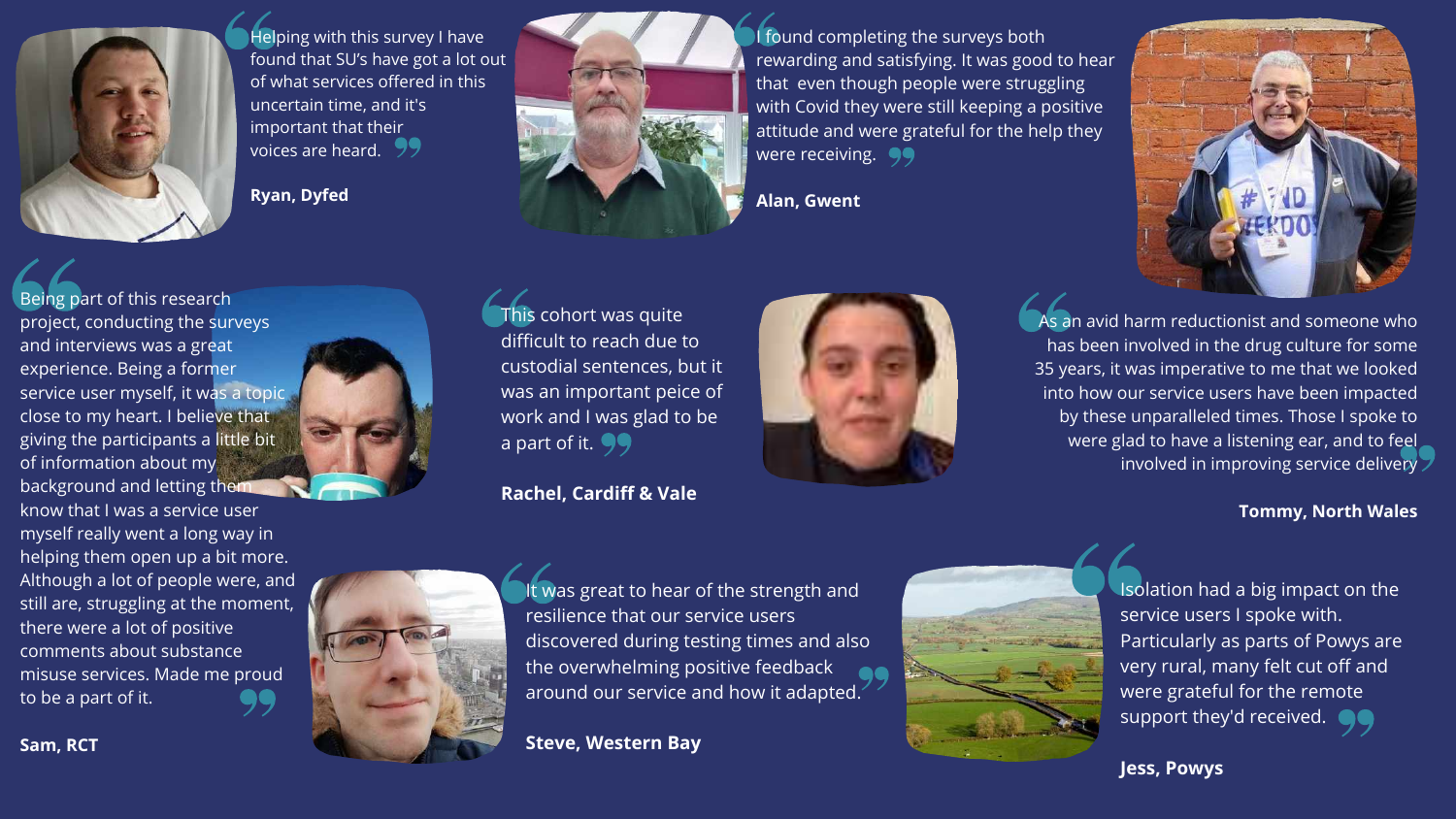#### **Local Authority**

Cwm Taff Morganwg: 23.56% Swansea, Neath & Port Talbot: 10.09% Powys: 12.98% Dyfed: 17.31% Gwent: 15.87% North Wales: 6.73% Cardiff & Vale: 5.77% I don't know:3.85% Skipped the question: 3.85%

## **Survey Respondents**

#### **Overview**

#### **Age**

18-25: 11.17% 26-35: 18.27% 36-45: 25.89% 46-60: 34.01% 61+: 10.66%

#### **Sex**

Male: 48.22% Female: 48.22% Non-binary: 1.02% Gender Fluid: 0.51%



### **Primary Substance**

**(The substance causing you the most issues, for which you currently receive support.)**

Alcohol: 60% Poly Drug Use: 12% Fentanyl: 0.5% Codeine: 0.5% Cocaine: 3% Cannabis: 4% Opiates: 3% Diazepam: 0.5% Gabapentin: 0.5%

Heroin: 8% N/a\* : 7.5%

\*Not receiving support for a drug or alcohol issue

#### **Ethnicity**

White - British: 82.23% White - English: 7.11% Asian-Indian: 0.51% Black - African: 0.51% Black - Caribbean: 0.51% White & Asian: 0.51% White & Black African: 0.51% White & Black Caribbean: 0.51% Other: 6.6%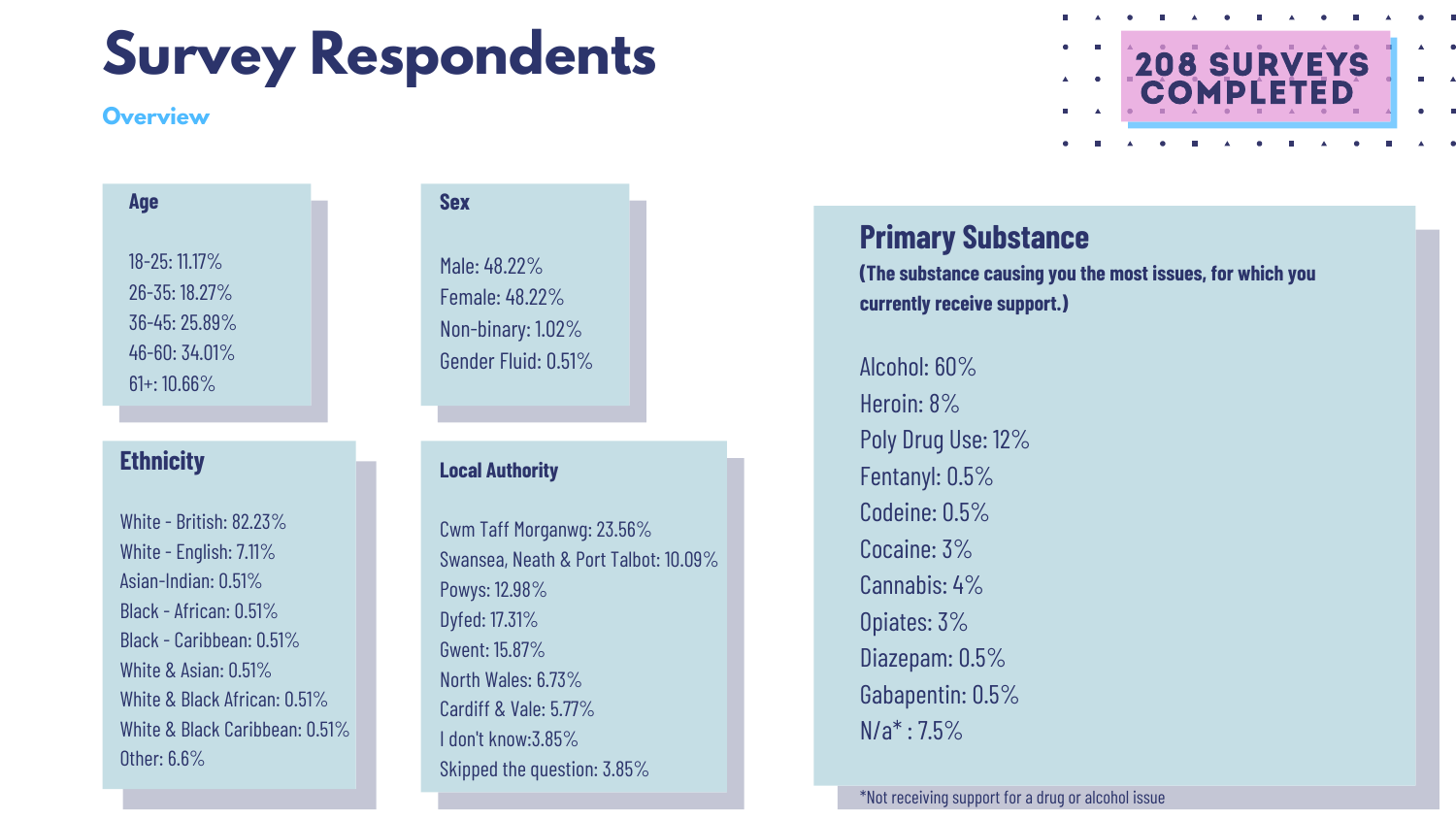### COVID**-**19 IMPACT SURVEY AT A GLANCE

**65% were receiving psychosocial support during lockdown**

Followed by Clinical (18%) and Employment and Training (11.34%).

**26% began accessing treatment during the pandemic**

Importantly, 64 out of 66 of those respondents found accessing the service 'extremely easy' (24), 'easy' (22) or neither easy nor difficult (12). **95% managed to maintain contact with their key worker and receive ongoing support**

Critically, the overwhelming majority still felt supported during lockdown.

**65% said the frequency and nature of their contact support had changed**

Those receiving face to face support regularly were supported virtually instead.

**46% marked face to face interaction as their preferred method of support**

Just 8% preferred phone contact. 0% preferred video support. 8% answered 'it depends'.

**60% were either unable to, or chose not to, access online support interventions**

69% did not access online support or community groups. 58% of those who accessed online interventions did not find them effective.

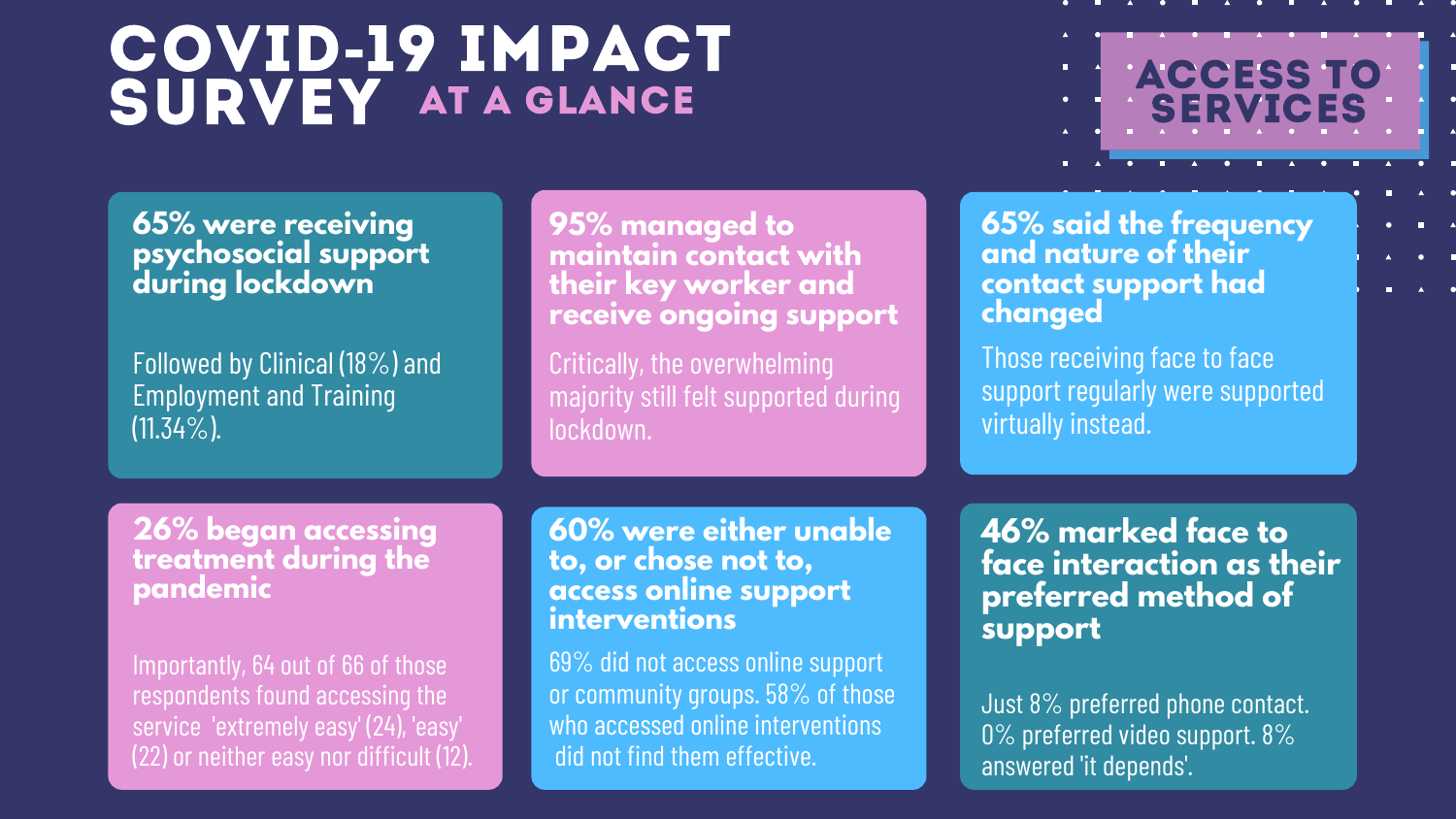#### **31% needed support in a crisis situation during the lockdown**

Those that did cited medication (5%) and family issues (11%) as their main reasons for doing so.

#### **73% said their mental health had been impacted during lockdown**

Respondents cited that disruption to their routines, the loss of their coping mechanisms and isolation as particularly challenging.

With just 4% of respondents citing some positive family impacts, such as more quality time spent together.

### **38% said their family had been financially impacted by the lockdown**

24% of respondents said their employment had been impacted, citing reduced hours, being furloughed and a reduction in the number of roles open to applicants.

**63% have experienced negative family impacts during the pandemic**

**90% had not commited any crimes during lockdown**

The survey's crime section did not discover anything surprising or alarming.

**Physical health had been impacted by lockdown. Most impacted was Exercise (55%)**

Followed by Sleep Quality (51%) and Diet & Nutrition (42%). Respondents reported both negative and positive health impacts.

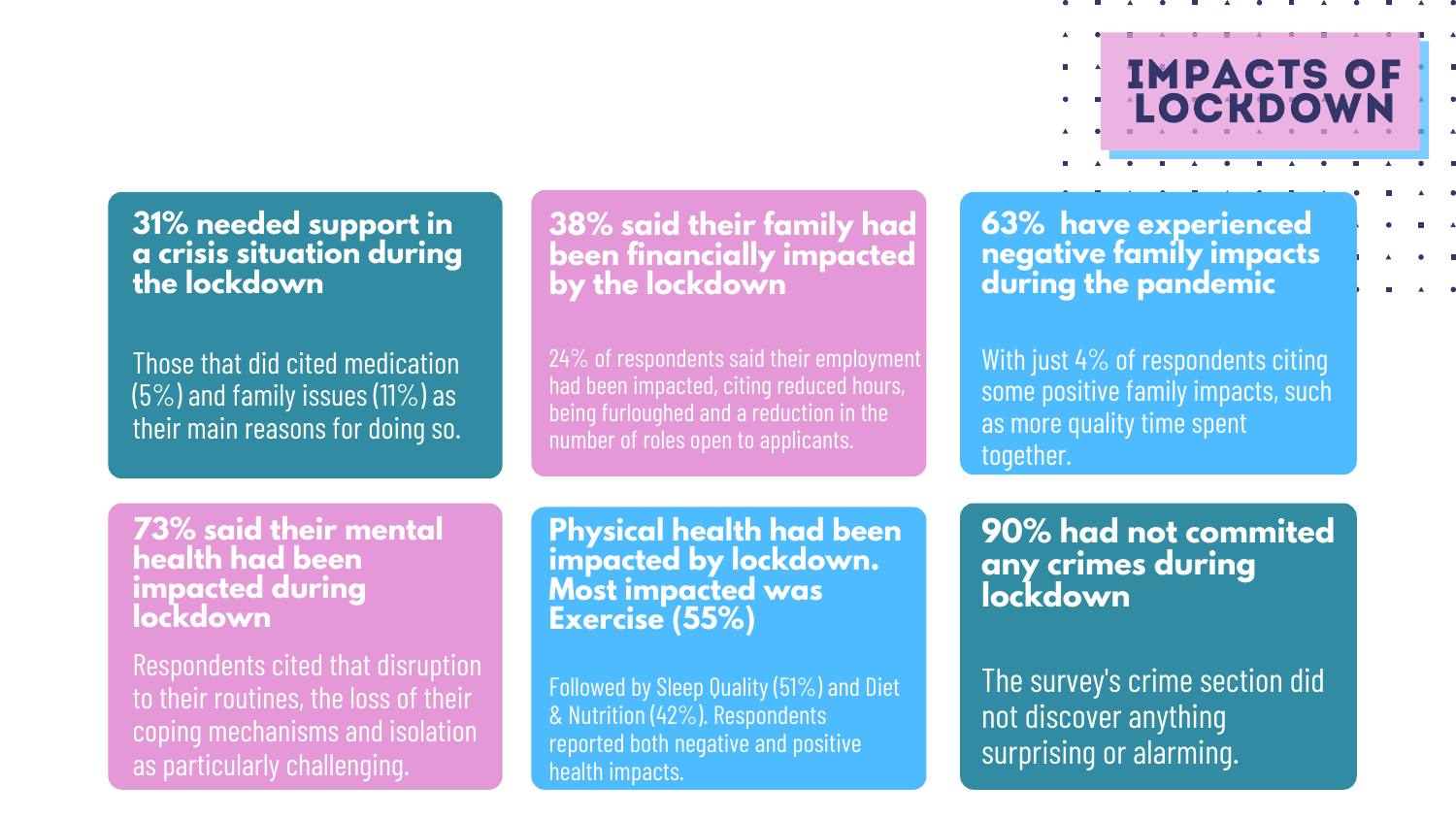#### **25% suffered a lapse or relapse following a period of abstinence during lockdown**

Many relapsed after considerable time in sobriety. In one instance following more than 2 years of abstinence.

**66% cited that accessing their usual drug supply had not become more or less difficult, but had remained the same.**

Furthermore, drug use patterns for the majority of respondents had remained the same.

#### **48% attempted to reduce their alcohol intake at home during the lockdown**

Despite many attempting this, 85% did not access tools or harm reduction advice online while doing so.

**9% experienced a nonfatal overdose scenario during the lockdown**

8% of respondents had accessed Naloxone. One respondent reported a situation where Naloxone had saved a friend's life.

**85% received clear messages from their services on social distancing and measures to keep them safe**

92% did their best to follow guidance during lockdown. 93% used PPE and hand sanitizer.

DRUG AND

**ALCOHOL USE**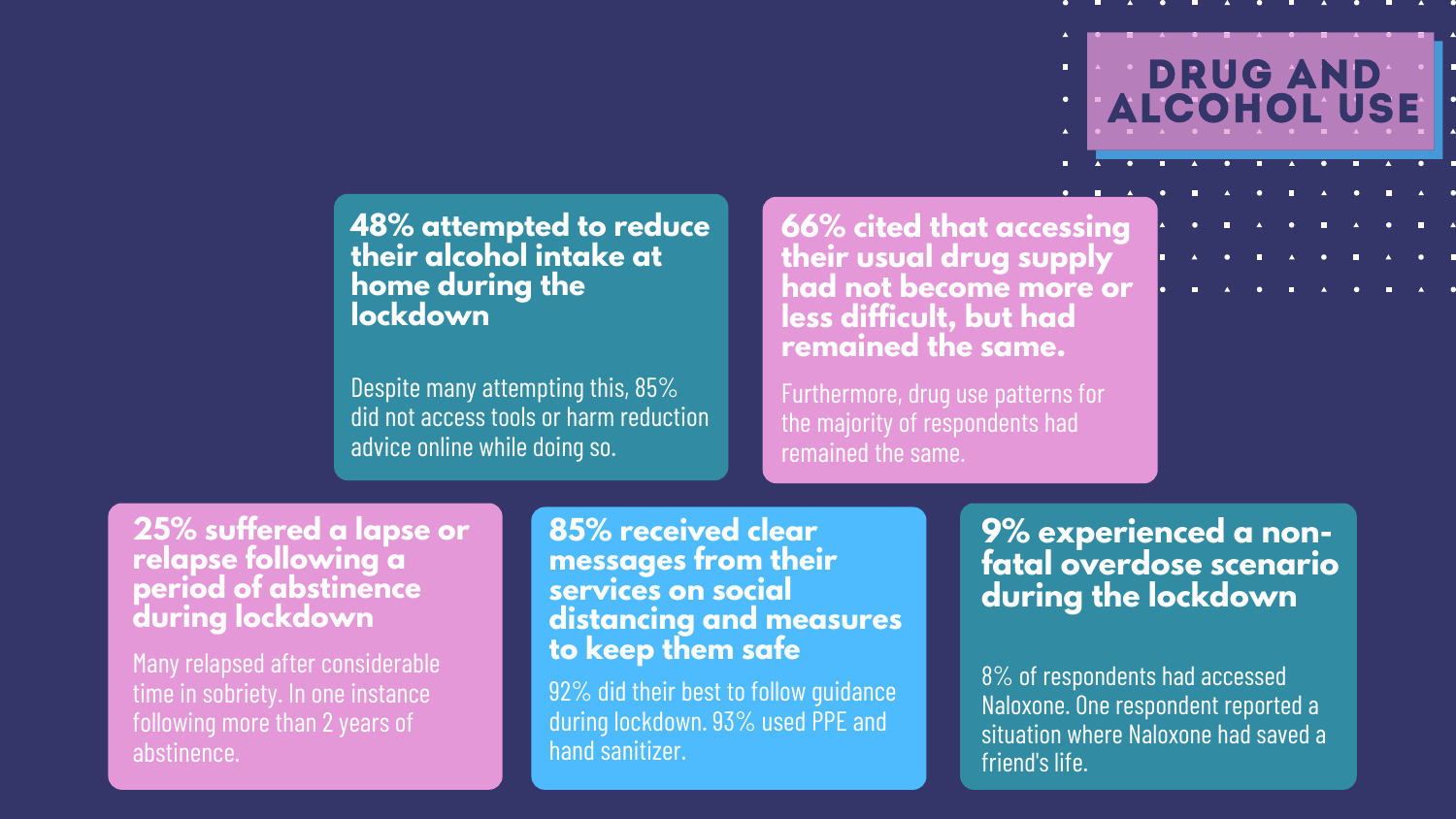- ''There were more silences, I couldn't see what the keyworker was thinking.''
- "I looked forward to face-to-face support, I enjoyed getting there and it was a reason to get out of bed."
- ''I refused a care plan review as I'd prefer to do it in person.''
- *''I don't like answering phones.''*

Prior to lockdown **51%** were having weekly contact with their Keyworker, and **35%** of respondents saw the frequency of that contact change. Importantly, **95% of respondents continued to receive ongoing support during lockdown.**

**40%** had a care plan review during lockdown, however many of those highlighted their preference for face-to-face interaction when completing a care plan review for the following reasons:

A minority **(8%)** preferred phone support, citing that it is more flexible when mental health is not at its best, limits the stress and cost involved in travelling to appointments and makes life easier for those with decreased mobility.



# **Direct Support**

### **Overview**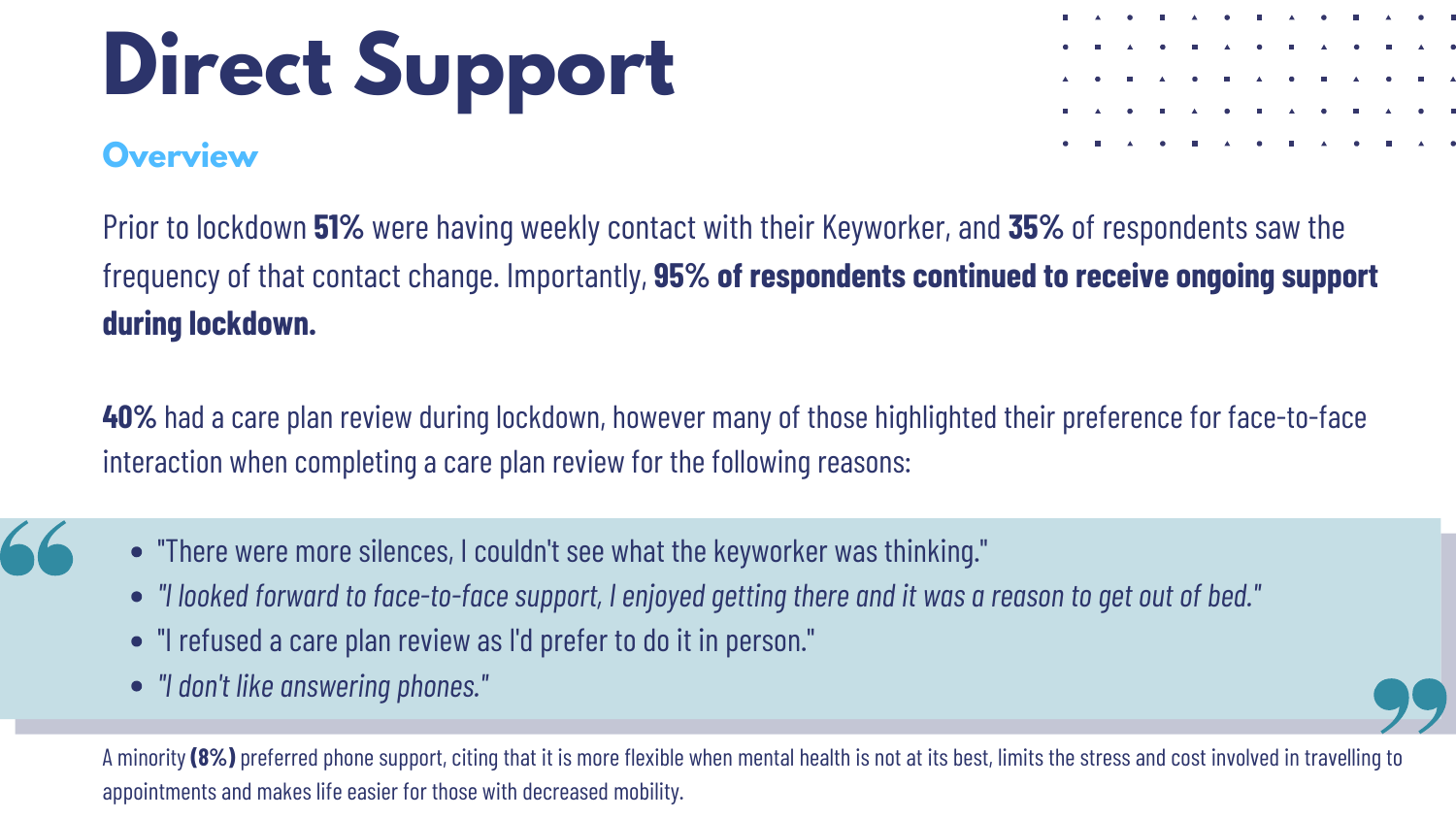- ''Services didn't seem to talk to each other. Communication could be improved.''
- "I would have liked to know more about what the role of my Keyworker was."
- ''I had problems getting a detox. Funding was needed and the application wasn't completed in time.''
- *''Moreintervention early on could have avoided a crisis situation developing.''*
- ''I really did not like the stop to face-to-face support, it was available with other support agencies and I'm dissapointed you didn't find a way.''
- *''Maybesome more outdoor activitiescan be arranged now larger groupscan meet outside.''*
- ''A continuation of the hardship fund care packages would have been beneficial to fall back on.''



# **Direct Support**

### **Service User Feedback**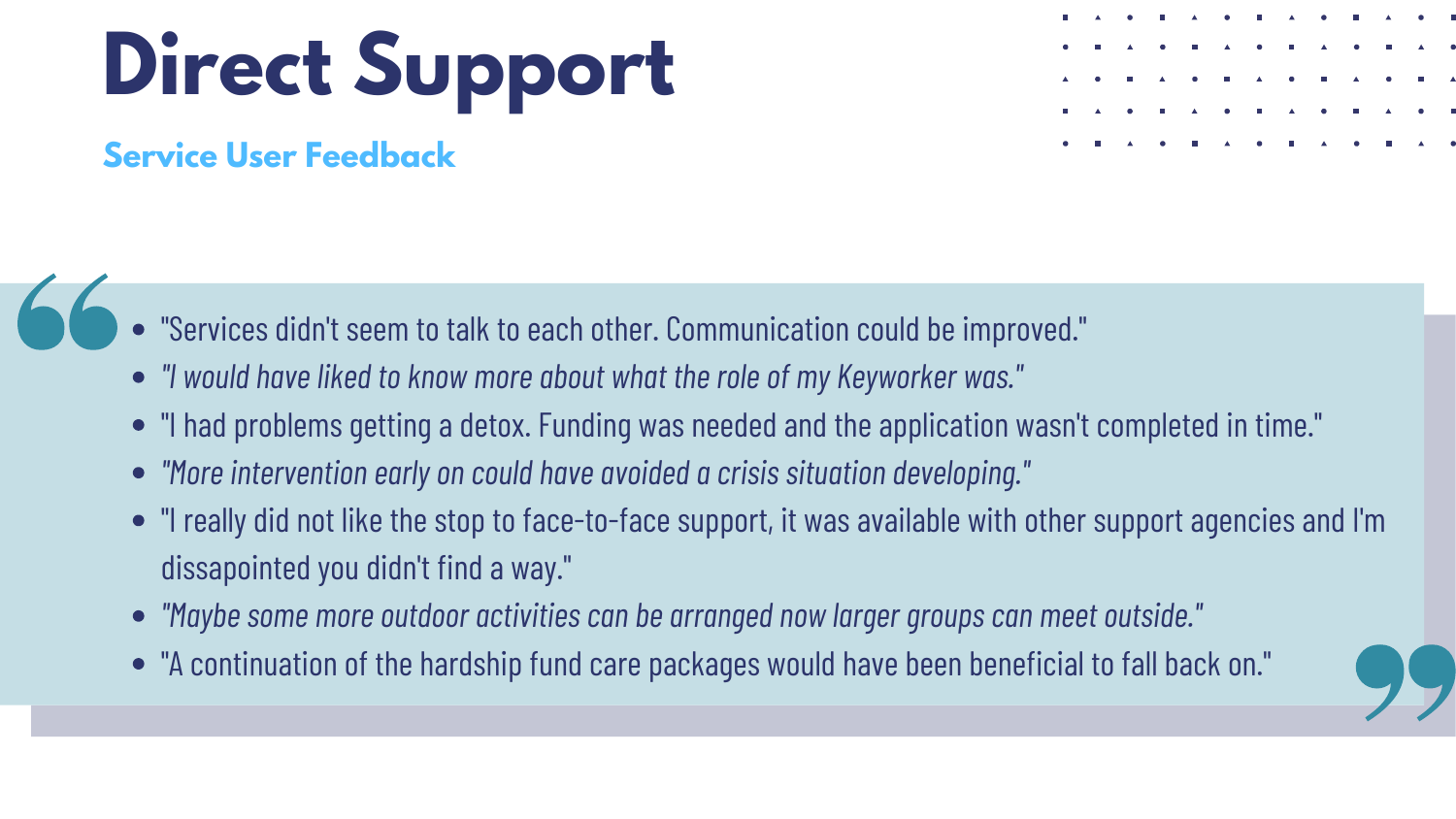**31%** of respondents required crisis support during the lockdown, of the 59 respondents who required that support, only 2% did not receive the support they needed.

Issues service users needed crisis support with were family issues (11%), medication (5%), housing (4%) and benefits (2%). Other issues included a social services referral, alcohol withdrawals, mental health crises, problematic alcohol use, overdose, suicide attempt, marriage breakdown and relapse.

''I cannot request help when I'm in a bad place.''

*''I needed help but felt it would be pointless doing it over the phone.''*

''I needed a listening ear due to some family issues, and my worker was always there.'' *''Justknowing my support worker was there made mycrisiseasier to manage.''*







### **Overview**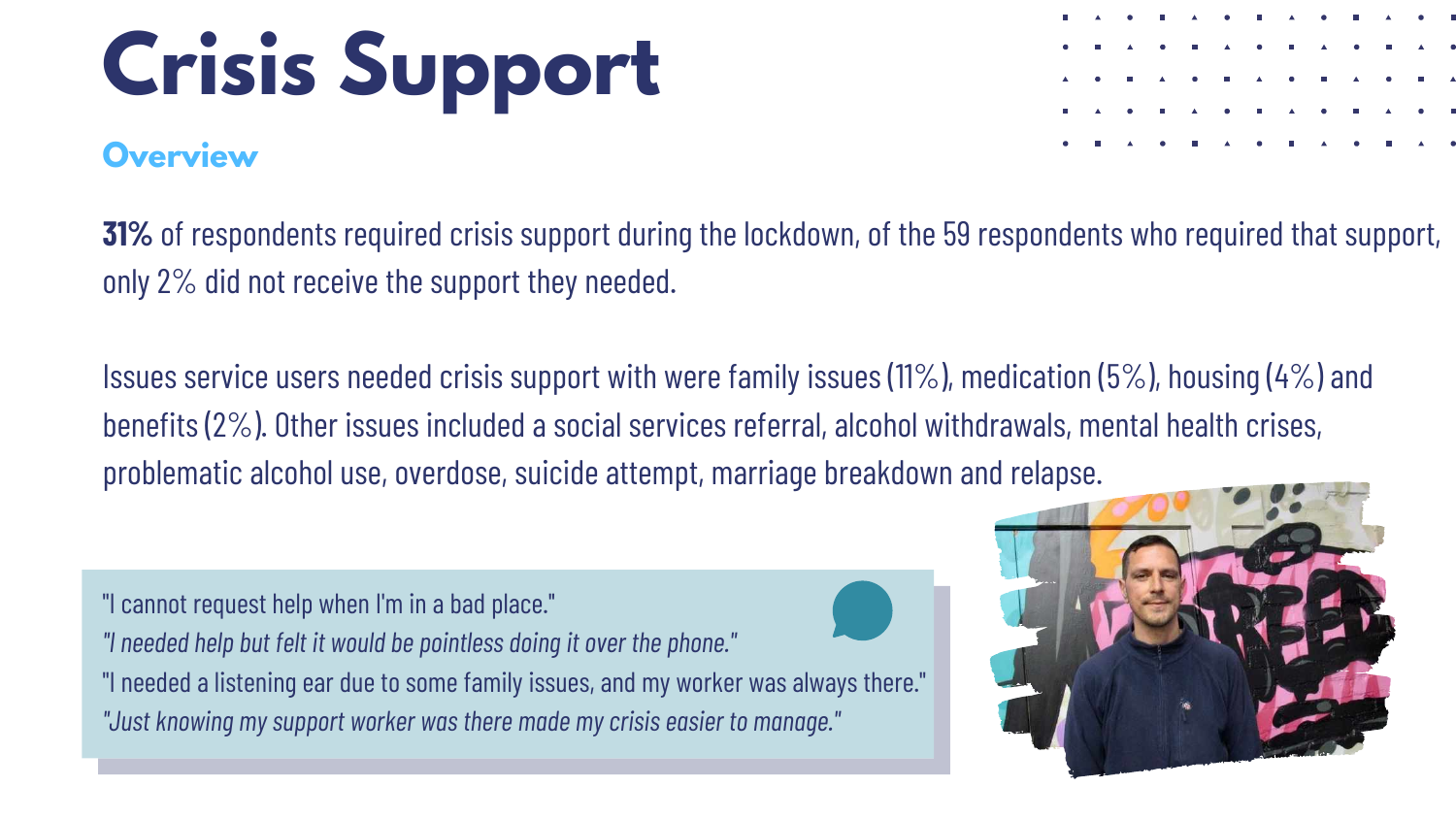**38%** of respondents experienced a negative financial impact on their family during lockdown, and 24**%** of those felt their employment was impacted. Many reported a reduction to their working hours, seeing less roles available, having their volunteering role stopped or finding themselves on furlough. More positively, some respondents had entered new sectors, for example care, and secured new roles.

''I was selling the Big Issue but had to stop during lock down. I've just started to sell it again now.'' *''I was dueto start my volunteering and training, but this has all been put on hold.''* ''I've been led back to the caring profession, I was employed in retail and felt very unhappy in that job.'' *''I was offered a job, but lost it dueto thelockdown.''*







## **Financial & Employment Impact Overview**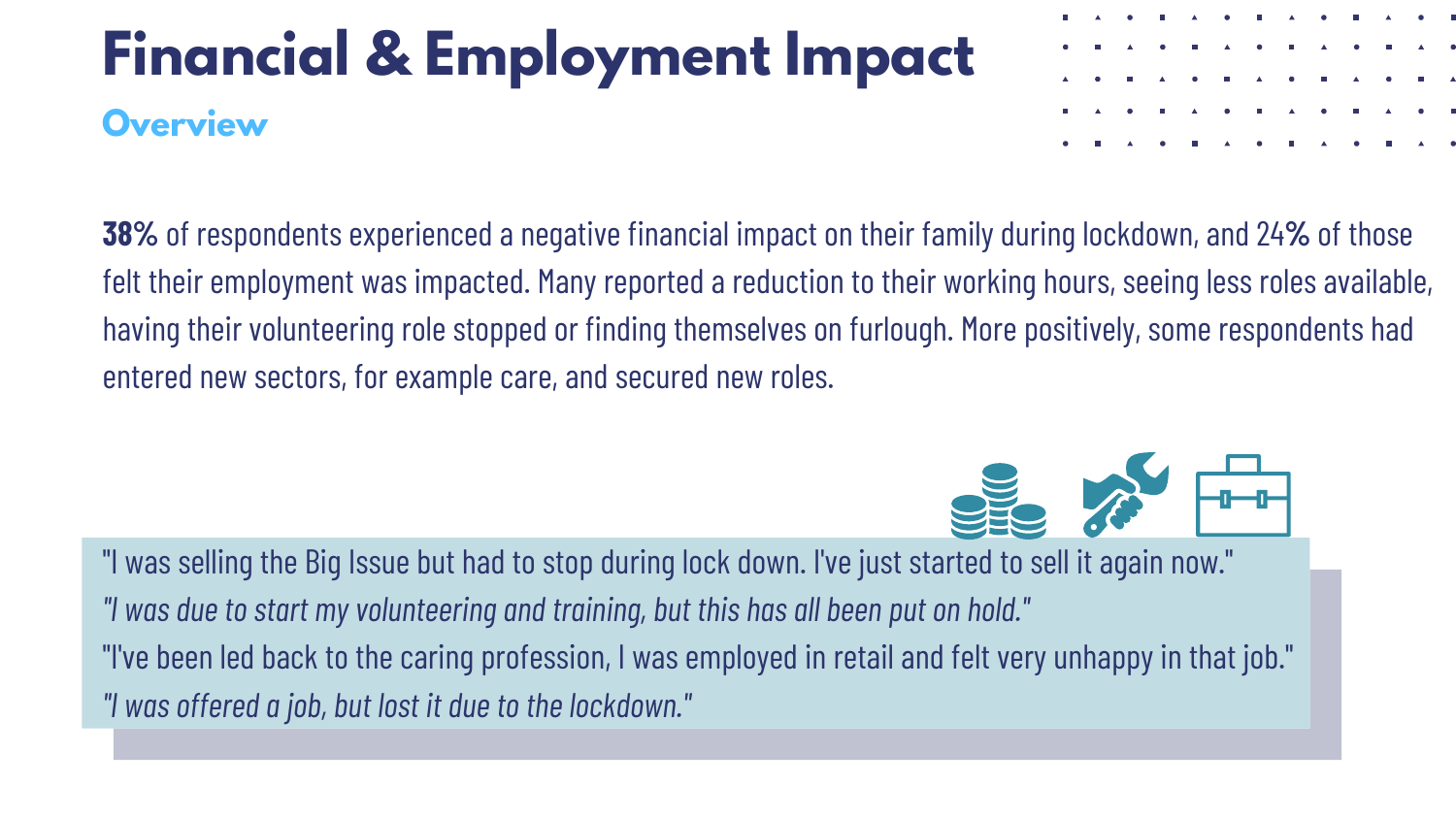- ''My mother's mental health has deteriorated.''
- '*'I have no access to mychild who is now in local authoritycare.''*
- ''I''m trying to give up alcohol during lockdown while my partner is drinking, it's better now he's back in work.''
- *''Not being ableto see my family has been hard, I live alone and feelextremely isolated.''*
- ''I've been frustrated, I'd worked really hard and it all got taken away, I was taking that out on my family a bit.''
- *''My drinking increased, not seeing my grankids affected me badly.''*  $\bullet$
- ''I have been more honest with my mam and sisters about my cocaine use and they are now supporting me more.''





**63%** of respondents have experienced a negative impact on their family during lockdown, with just **4%** reporting some positive family outcomes, which included more quality time spent with family, an increased solidarity and sense of looking out for one another, and an improved use of communicative technology between family members.

Relating to substance misuse specifically, some respondents highlighted that lockdown had caused them to be more upfront with family members about their issues leading to increased support, it also allowed the time and space to reflect more deeply on their issues and how those issues have impacted the individual's family.

## **Family Impact Overview**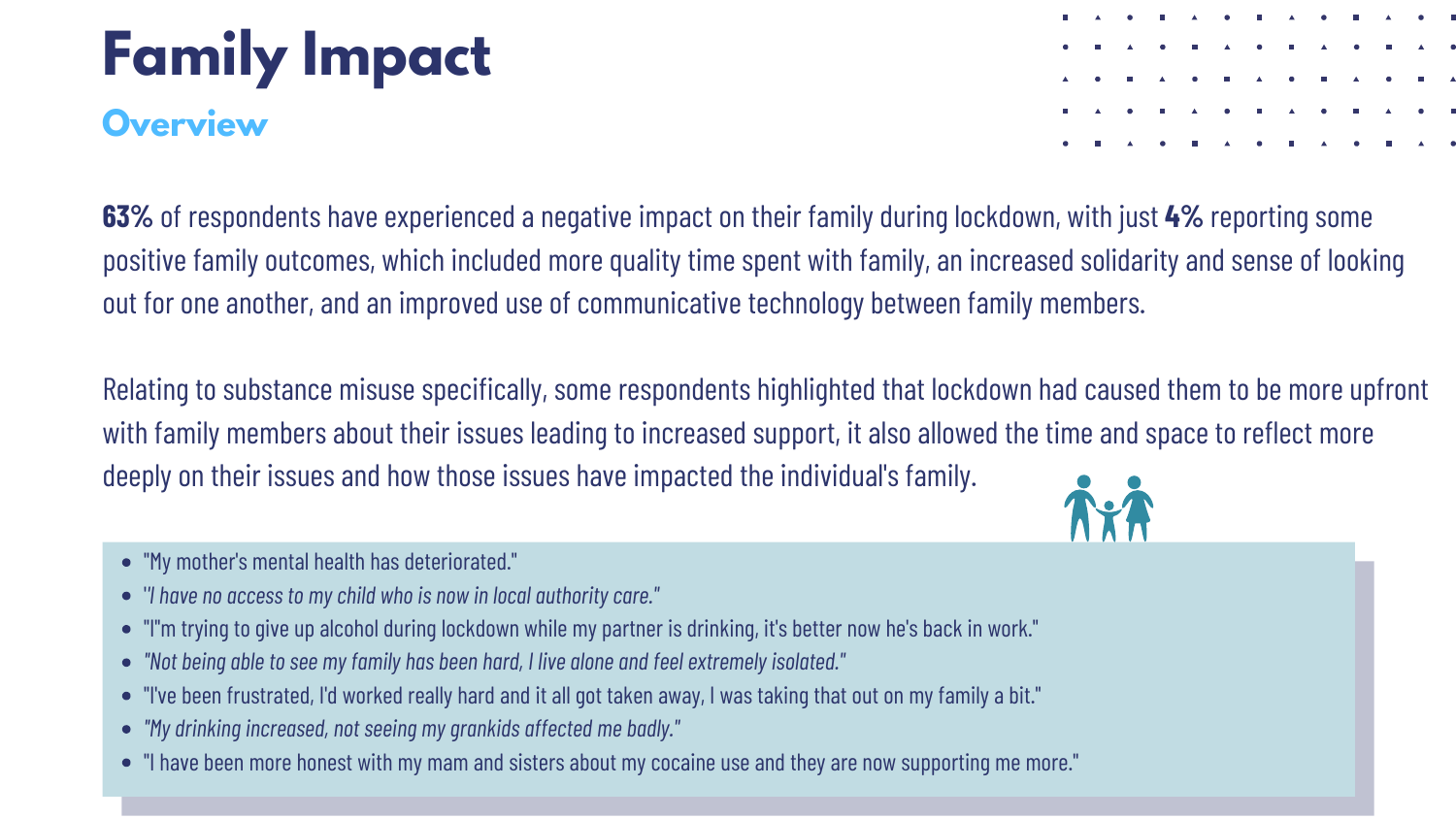- 
- 
- ''I've gotten fitter during lockdown.''  $\bullet$  "I've done even more exercise, my sleep was disrupted a little at first but got back to normal." ''I lost three stone due to exercising and eating properly!''
- ''My mother had a stroke so I was also caring for her. Every aspect of my physical health has altered due to lockdown, my sleep patterns in particular.''
- *quality.''*
- ''I've had no exercise, I've slept terribly and put on weight.''

'*'I suffer with chronicfatiguesyndromeso access to exercise has gone down as has my sleep*

- 
- Respondents were asked if their physical health had been impacted by lockdown. Exercise (55%),

Sleep Quality (51%) and Diet & Nutrition (42%) were most impacted. Health impacts were both positive and negative.

Service User Suggestions for Improvement:

- More outdoor activities
- The availability of outdoor exercise classes
- The option of having a Keyworker to accompany them to health appointments

## **Physical Health Overview**

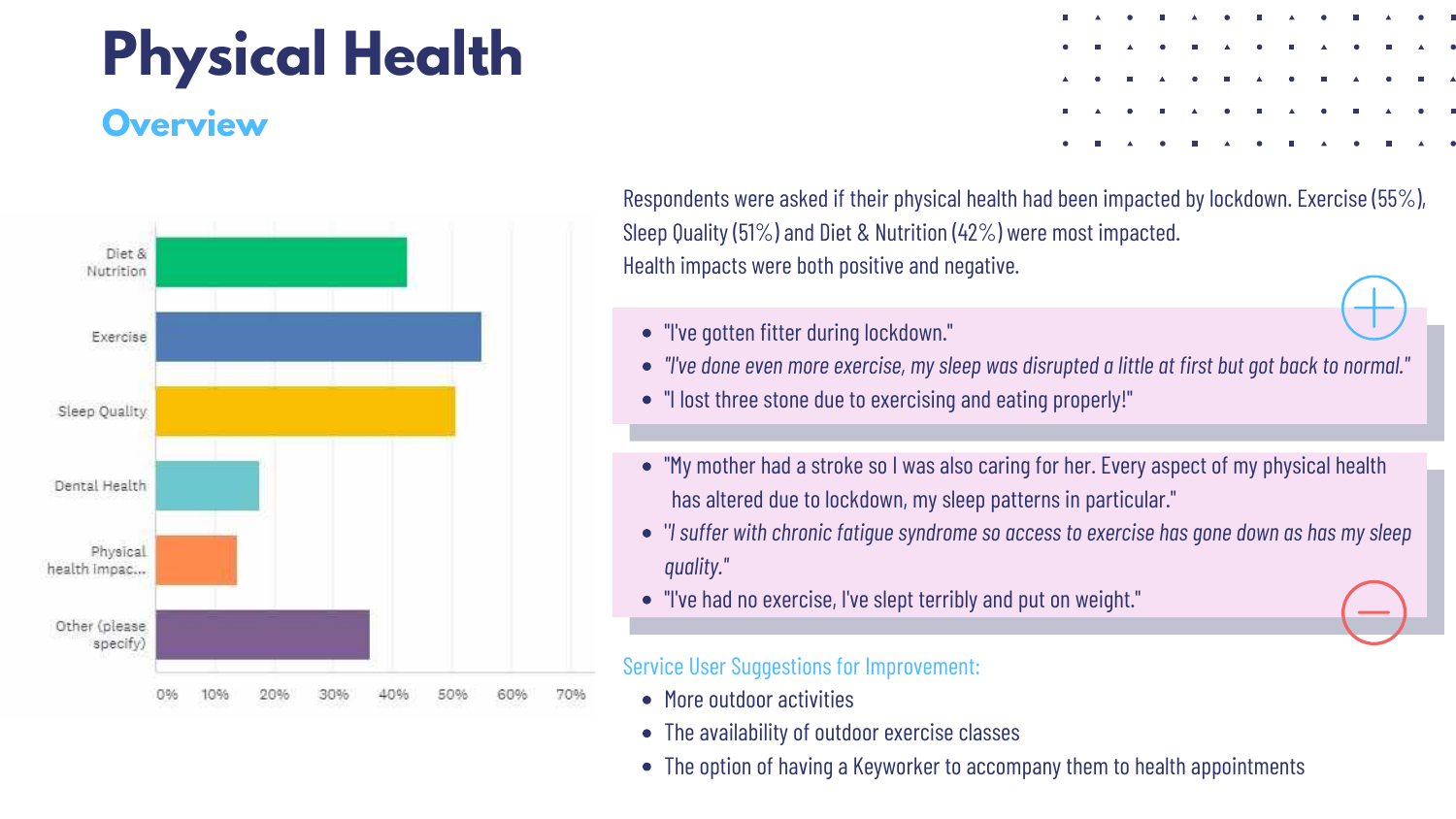- ''I found it difficult not seeing my key worker or attending groups. I feel it has impacted on my mental health''
- *''I was stuckindoors with nobody, all alone with no one.''*
- ''I have ongoing mental health issues, however I couldn't work during lockdown so my alcohol use increased and mental health suffered''.
- '*'I wanted to go and end it.''*
- ''My schizophrenia got a bit worse.''
- "My friend died and I struggled with this as I'd lost my support network and had to fight it alone. I couldn't see my mother due to self *isolating.''*



**73% of respondents indicated their mental health had been impacted by the lockdown.**

My **mental health issues increased dramatically during lockdown.** Being unable to attend weekly peer support groups **face-to-face** and continuing with my **voluntary roles** meant a large portion of my distractions and **coping mechanisms were inaccessible** to me.

|  |  |  |  | <b>A O B A O B A O B A O B A</b> |  |  |
|--|--|--|--|----------------------------------|--|--|
|  |  |  |  |                                  |  |  |
|  |  |  |  | <b>• • A • F A • F A • F A •</b> |  |  |

## **Mental Health**

**Overview**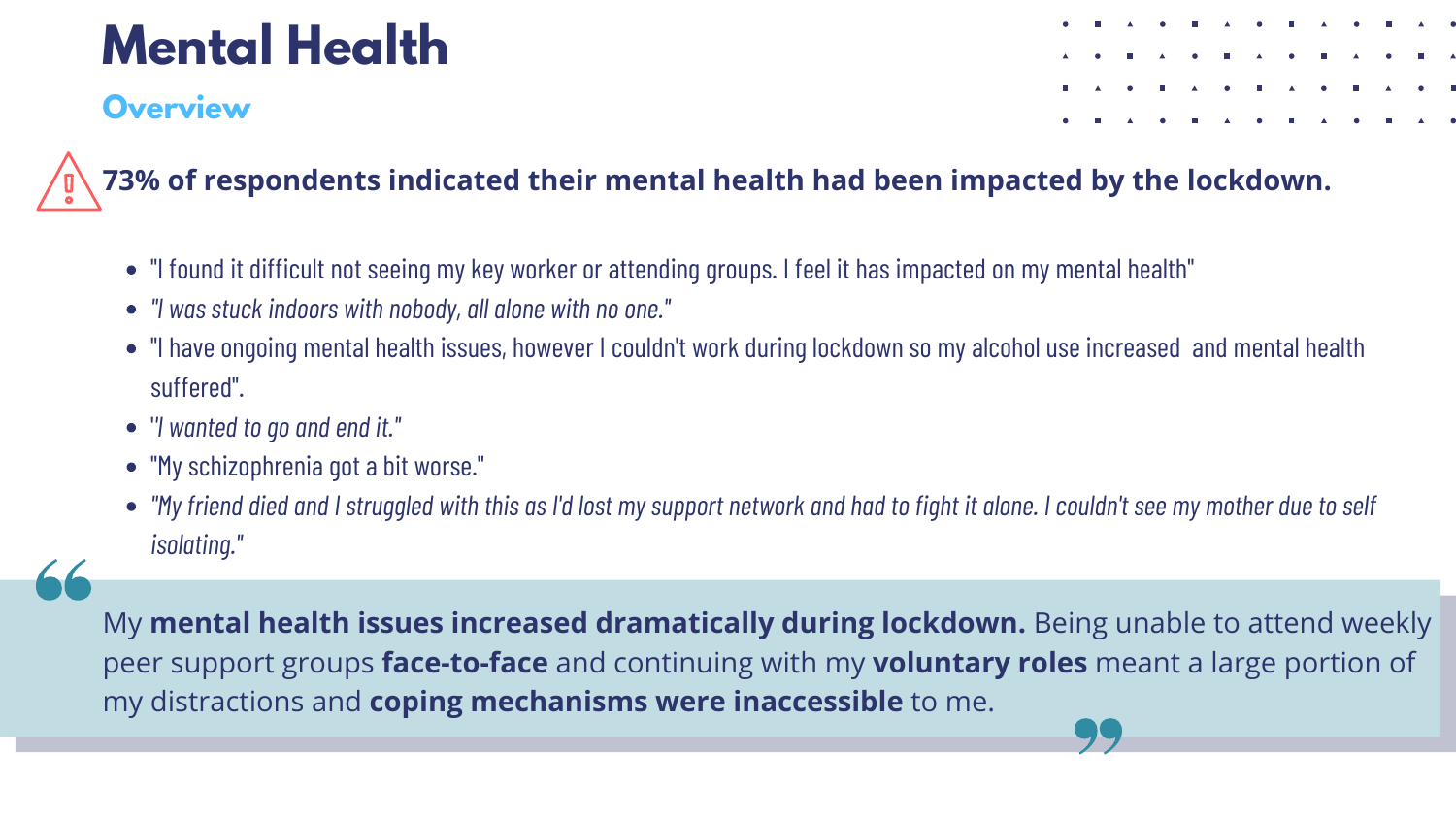- ''I need face-to-face appointments with my key worker.''
- *''I would haveliked to have had checkins several times a weekvia phone.''*
- ''More outreach work is needed, possibly door to door canvassing with information on local or telephone mental health charities.''
- *''Open up the drop-in services.''*
- ''I'd like to see more involvement with mental health services.''

| A O B A O B A O B A O B A<br><b>EACHAOEACHAO</b> |  | <b>EACEA CEACEA</b> |  |  |  |  |  |
|--------------------------------------------------|--|---------------------|--|--|--|--|--|
|                                                  |  |                     |  |  |  |  |  |
|                                                  |  |                     |  |  |  |  |  |
|                                                  |  |                     |  |  |  |  |  |
| <b>• II A • II A • II A • II A •</b>             |  |                     |  |  |  |  |  |



## **Mental Health**

### **Service User Feedback**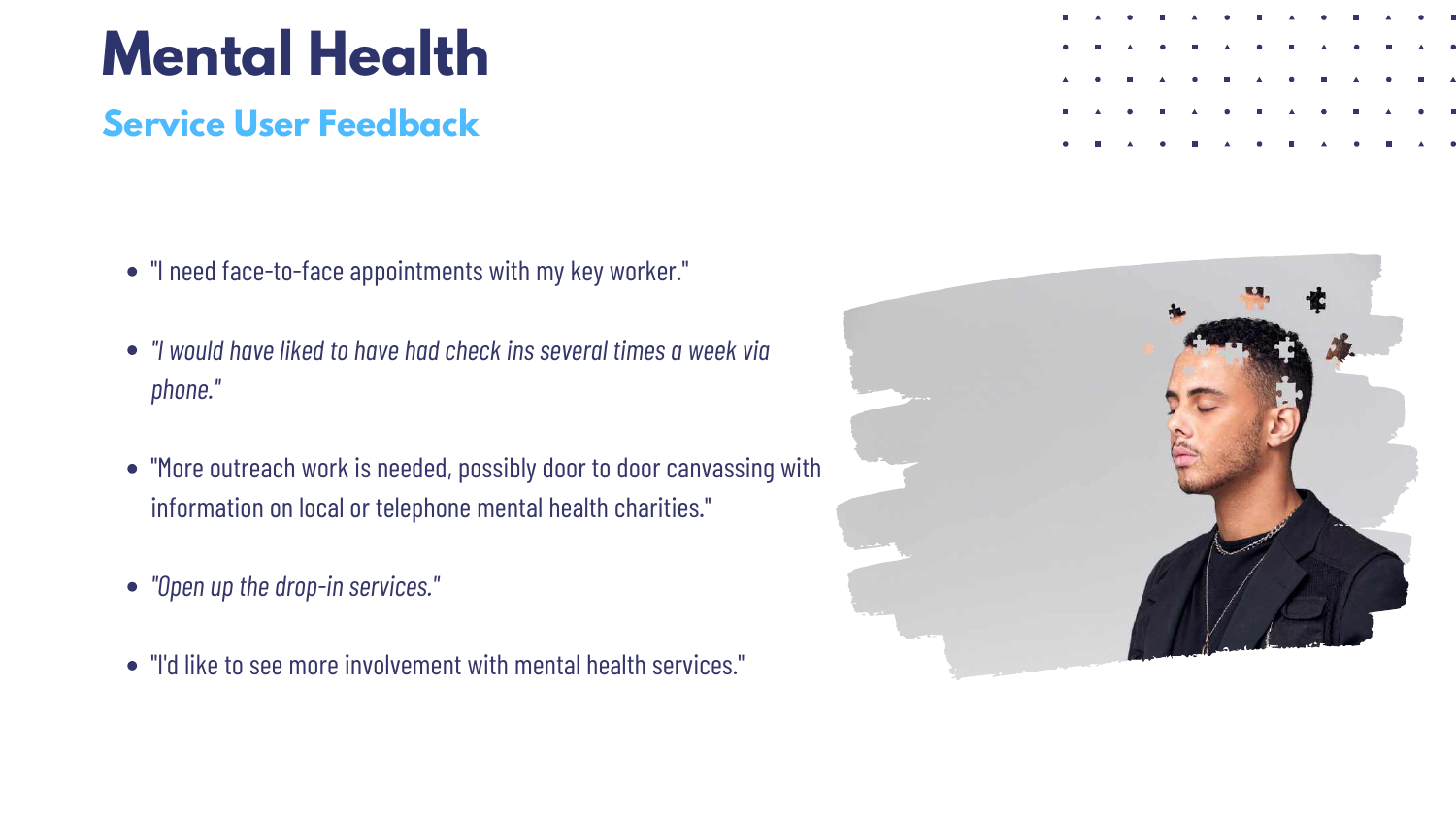## **Connection & Community Overview**

### **60% were either unable to, or chose not to, access online support interventions**

- Carry on Recovery
- $\bullet$  AA
- Smart Recovery
- New Horizons
- Mind
- Cyfle Cymru
- GDAS
- Barod
- Women's Aid





Online support groups that respondents accessed included:

69% did not access online support or community groups. 58% of those who accessed online interventions did not find them effective, while 42% did. Respondents were asked 'If you accessed support groups online during lockdown, what were the main differences compared with face-to-face support groups?' This is what they had to say...

- ''There can be more understanding when face-to-face than through a screen.''
- ''The social aspect.''
- ''There are less interactions and I prefer to see people in person.There are also benefits as I have met people from different areas.''
- ''The online group has less people in it, it's less varied and the topics are more positive.''
- ''The biggest difference is that group dynamics have changed due to members from other areas joining, there are more people and it can be difficult to share due to time.''
- ''Sometimes it's actually easier talking in a group setting as it feels a bit strange seeing yourself on Zoom meetings!''
- ''Easier to access no travelling. It's more anonymous''
- ''I think there is more confidence for people to speak up via zoom compared to in person.''

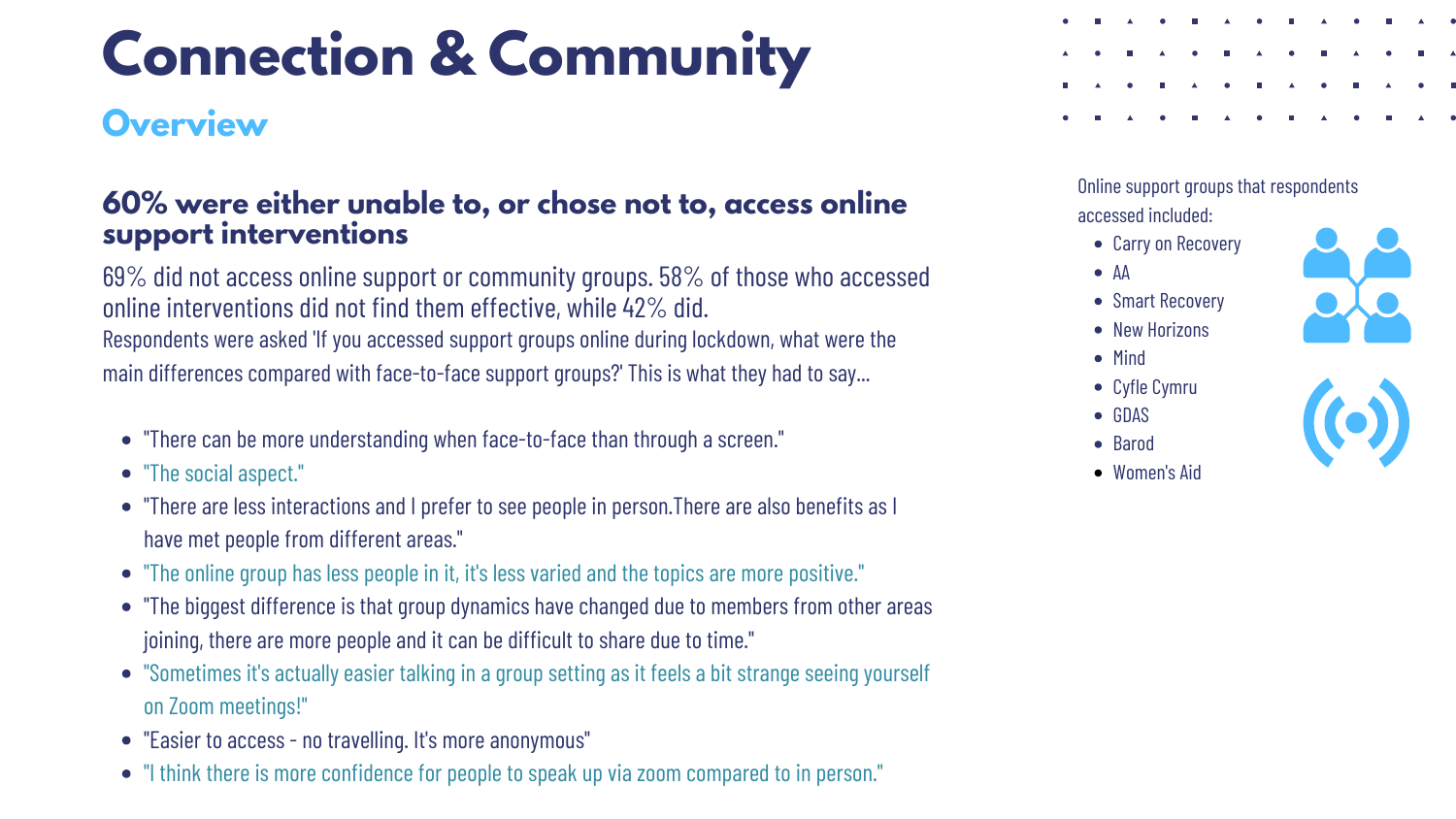## **Criminal Activity Overview**

**90% of respondents had not committed a crime.** However, crimes that were committed included; Shoplifting, buying drugs, child neglect, disorderly behaviour, criminal damage and assault. Shoplifting was cited most often. Many of the recorded incidents involved alcohol. Financial motivations also came up several times.

''After relapsing with alcohol I assaulted my father following an argument.''

- ''I committed crime due to my addiction.''
- ''I was neglectful after becoming intoxicated when in charge of my son.''

''I was motivated financially to resort to crime.''

''The incident was alcohol fulled.''

''A consequence of family arguments.''

''I was accused of being disorderly, but my aim was to potentially change the behaviour of my neighbours who were not adhering to social guidelines.''

''I was motivated by my need to buy food.''

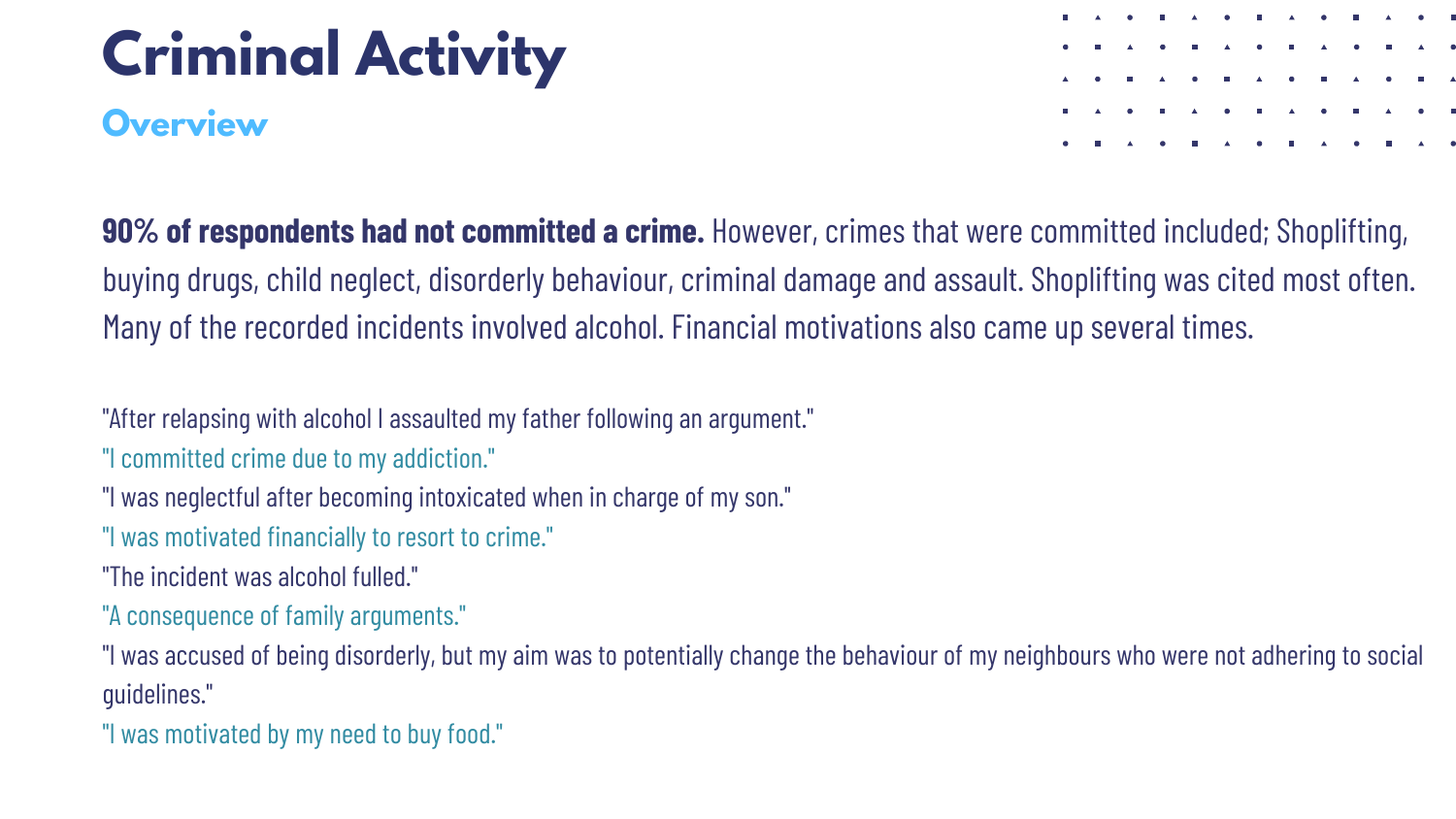## **Clinical & Prescribing Services Overview**

Changes were made to take-out regimes and clinical provision during the lockdown. Most respondents regarded these changes as positive, and only 6% experienced issues when accessing their medication at a community pharmacy.

''Twice a week pickup before, now weekly. Meant that I only had to go to the pharmacy once a week. Felt that it was the right time to change frequency, I felt good about it."

''Having larger take-out doses made me feel empowered.''

''I felt vulnerable with larger take-out doses.''

''I felt safe to collect my medication.''

''My Diazepam is dropped off by the chemist.''

### **''My Buprenorphine went from daily to weekly which was good. ''**

### **''I felt trusted and more determined not to mess up. ''**

''I was not given doses of methadone which I would have liked to save me going out more.''



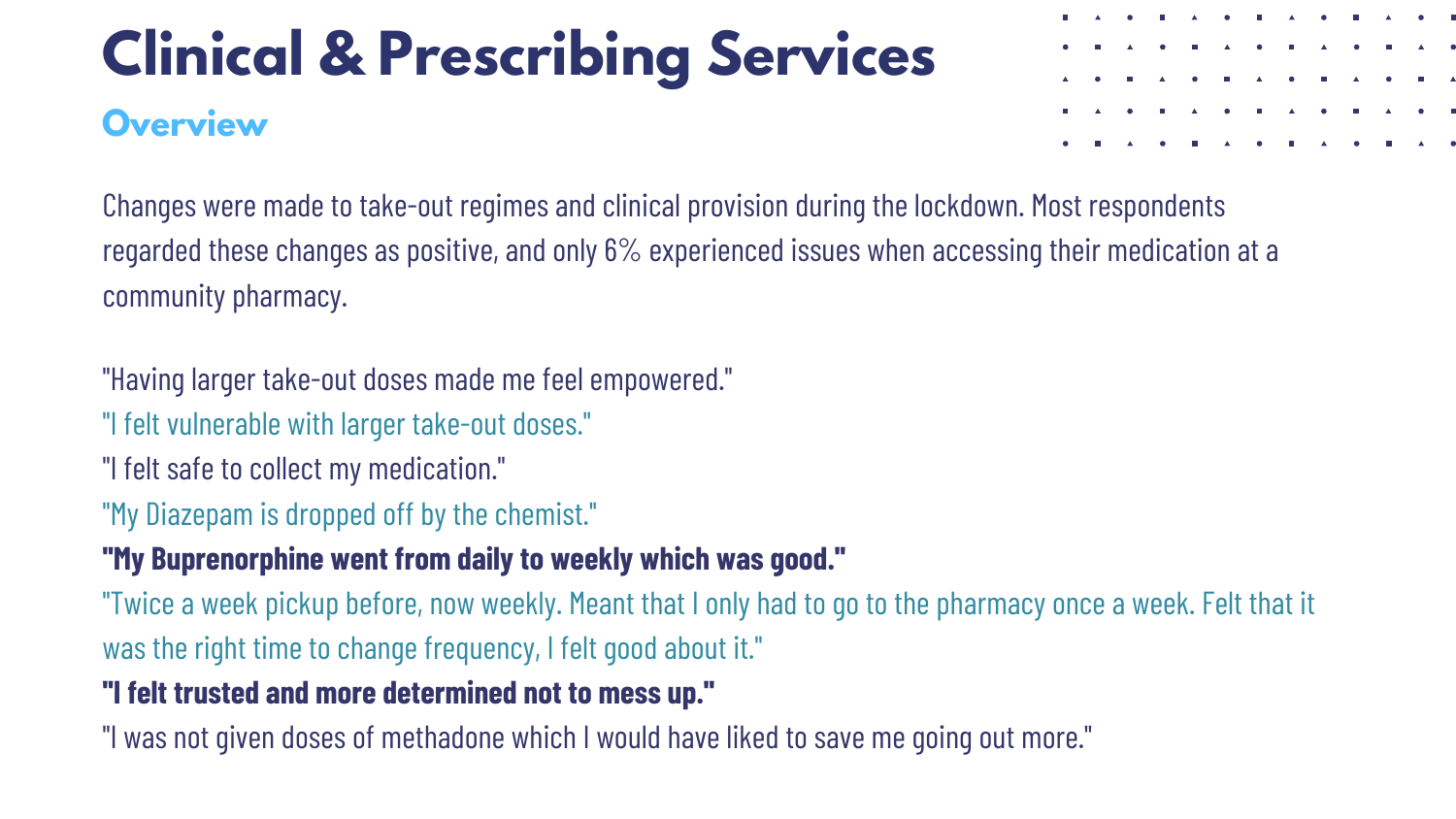## **Drug Use Overview**

#### When asked whether the **frequency** of their drug use had changed:

| DECREASED     | DECREASED _     | REMAINED _ | INCREASED_      | INCREASED     | N/A    |
|---------------|-----------------|------------|-----------------|---------------|--------|
| SIGNIFICANTLY | <b>SLIGHTLY</b> | THE SAME   | <b>SLIGHTLY</b> | SIGNIFICANTLY |        |
| 8. J. K. Yn   | 3.55%           | 10.65%     | 4.73%           | 7.10%         | 65.68% |

#### When asked whether the **quantity** of their drug use had changed:

| DECREASED<br>SIGNIFICANTLY | <b>DECREASED</b><br><b>SLIGHTLY</b> | REMAINED<br>THE SAME | INCREASED<br><b>SLIGHTLY</b> | INCREASED<br>SIGNIFICANTLY | N/A    | ТC |
|----------------------------|-------------------------------------|----------------------|------------------------------|----------------------------|--------|----|
|                            | 1 REMA                              | 4118%<br>19          |                              | 6.47%                      | 67.06% |    |

#### When asked whether the **cost** of their drug use had changed:

| DECREASED<br>SIGNIFICANTLY | (NO<br>LABEL) | REMAINED<br>THE SAME | <b>TNO</b><br>LABEL) | <b>INCREASED</b><br>SIGNIFICANTLY                 | N/A    | TOTAL |
|----------------------------|---------------|----------------------|----------------------|---------------------------------------------------|--------|-------|
|                            | 78%           | 11:94%               |                      | 6.51%<br><b>Carl Corporation</b><br><b>Common</b> | 68.64% | 169   |

#### When asked whether the **method of drug administration** had changed:

| w. | Remained the same<br>- 개 1919년 19일 개 강장장이 더 17년 17년 18일 대장이 | <u> 단 장군에서 대</u> |
|----|-------------------------------------------------------------|------------------|
|    |                                                             |                  |
|    | <b>TANK AND THE REAL</b>                                    |                  |

|           |  |  |  | <b>EACHAOEACHAO</b>                  |  |                 |
|-----------|--|--|--|--------------------------------------|--|-----------------|
|           |  |  |  | <b>• II A • II A • II A • II A •</b> |  |                 |
|           |  |  |  | A O B A O B A O B A O B A            |  |                 |
|           |  |  |  | <b>EACHAOEACHAO</b>                  |  | <b>Contract</b> |
| $\bullet$ |  |  |  | <b>EACHAOHAOHAO</b>                  |  |                 |

### TOTAL

169

#### TAL<sup>\*</sup>

-170

38  $\overline{\mathbb{R}}$ 119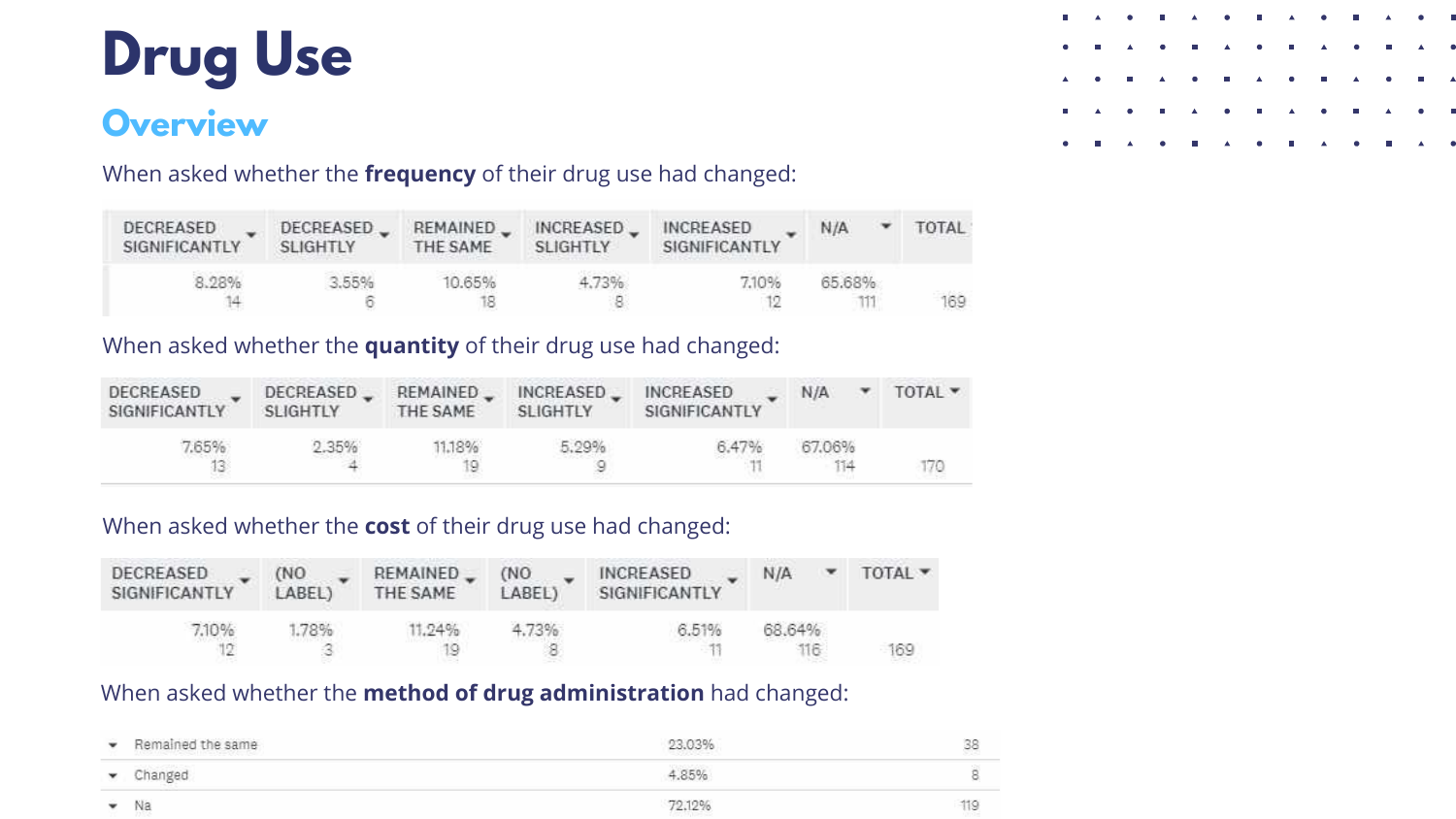Incidents were recorded where respondents had **taken drugs that were not typical for them, had resumed historic habits** or had **switched between numerous substances.**

''I am now using crack cocaine and street valium on top of alcohol.''

''I started to inject again in lockdown.''

''I wasn't using cannabis pre-lockdown, but I'm smoking it now.''

''I've gone from co-codamol, to sulpidle to methadone.''

''I've used cannabis once and I wasn't before.''

''I started smoking crack.''

''I have started using spice which I never did before.''

''I took MDMA once which I don't usually.''

''I've been experimenting with new substances.''

''Same means of administrations, but my use has decreased.''

''I've drank more alcohol rather than taken drugs during lock down.''

|  |  |  |  | <b>EACHINGERY</b>                            |  |  |
|--|--|--|--|----------------------------------------------|--|--|
|  |  |  |  | <b>• II A . • II A . • II A . • II A . •</b> |  |  |
|  |  |  |  | A OFAOHAO HAO HAO HA                         |  |  |
|  |  |  |  | <b>EXPERIMENTAL PEACE A PE</b>               |  |  |
|  |  |  |  | <b>• II A . • II A . • II A . • II A . •</b> |  |  |



### **Drug Use Service User Feedback**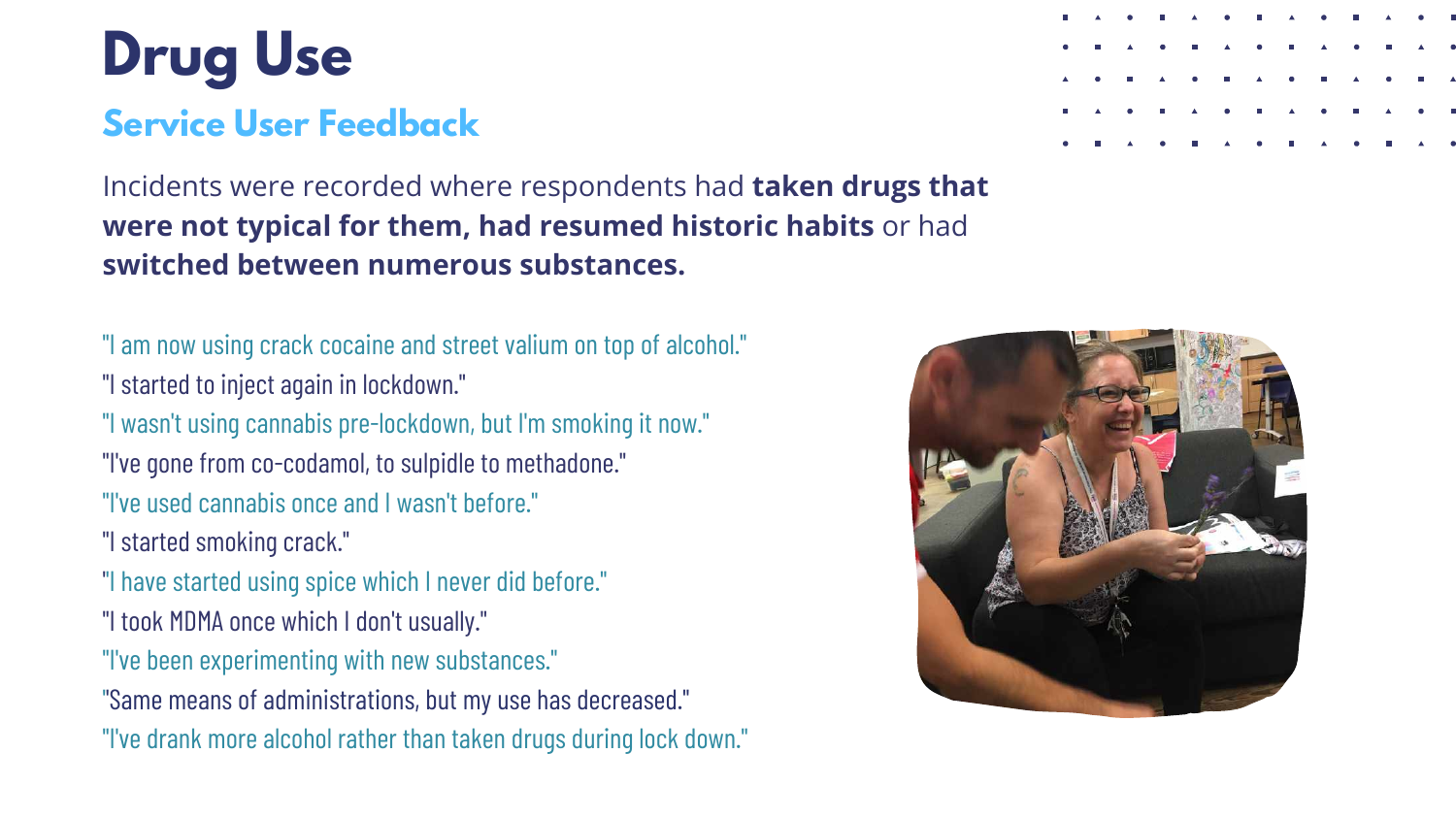### **Drug Use Service User Feedback**

Of those who had changed their drug purchasing patterns, respondents reported **misusing prescription drugs,** and relying on friends and family to either support or prevent their access to drugs.

''I've reduced my cocaine use as my family are earning less and know who I've been buying off.'' ''I used to purchase Sudafed from the pharmacy, but haven't felt like doing so during and after lockdown.'' ''I've been buying and using more, and buying larger quantities.''

''I've ceased using cocaine.''

''I've increased purchasing through friends.''

''I now score where I can.''

''I was buying a prescription on top of what my GP was prescribing.''

''While living with my father I was getting my supply from him, but he was finding it harder to find supply.'' ''Comedowns have been harder to deal with.''

''My grandson has stopped using during lockdown, he's been unable to contact his supplier.'' ''My drug use has been up and down, sometimes ordering more and sometimes not ordering. At times it has been difficult to find.''

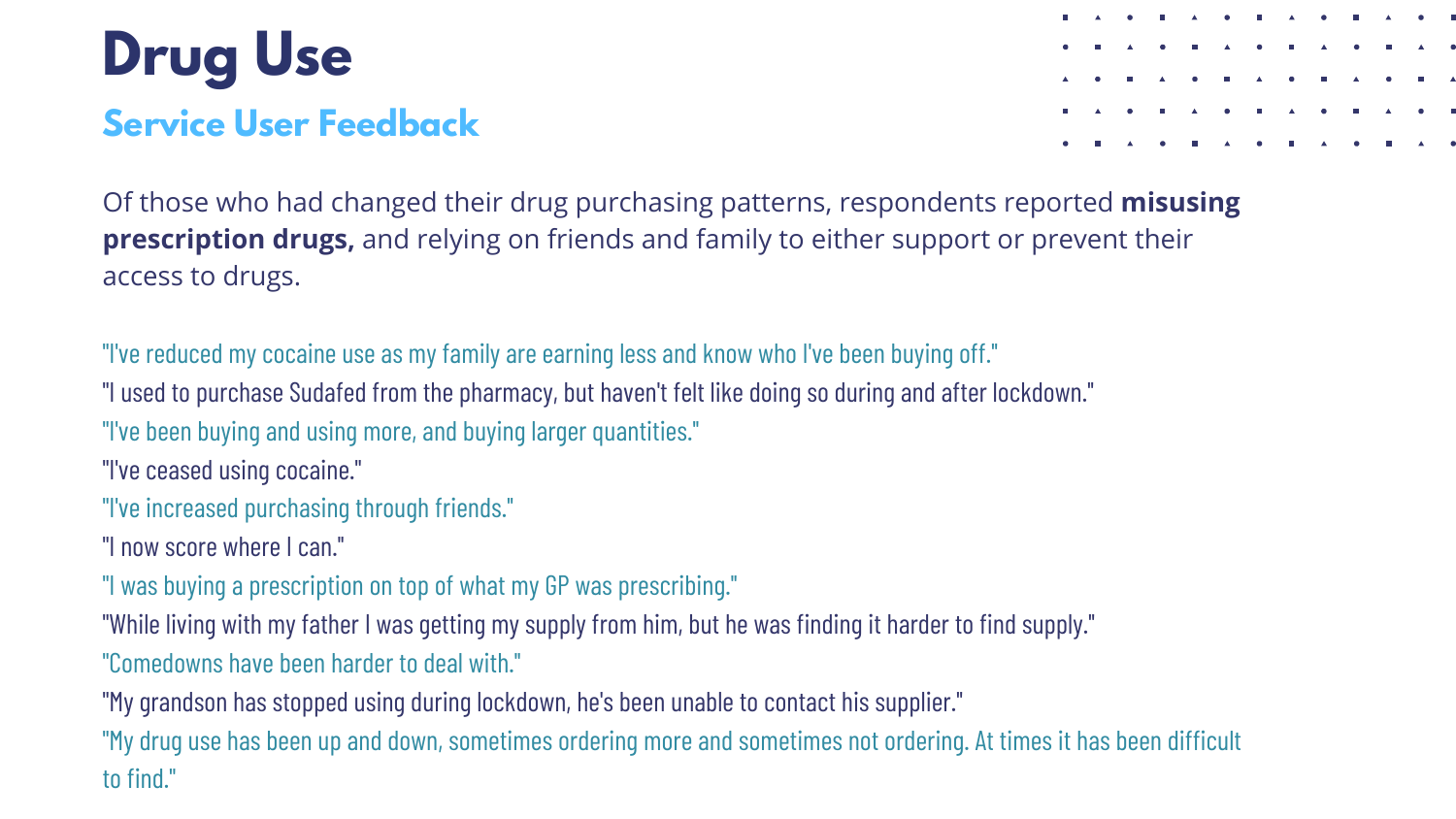## **Alcohol Use Overview**

#### When asked whether the **frequency** of their alcohol use had changed:

| DECREASED<br>SIGNIFICANTLY | DECREASED<br><b>SLIGHTLY</b> | REMAINED<br>THE SAME | INCREASED<br><b>SLIGHTLY</b> | INCREASED<br>SIGNIFICANTLY | N/A    |  |
|----------------------------|------------------------------|----------------------|------------------------------|----------------------------|--------|--|
| 12.99%                     | 6.78%                        | 13.56%               | 14.69%<br>26                 | 10.73%                     | 41.94% |  |

#### When asked whether the **quantity** of their alcohol use had changed:

| DECREASED<br>SIGNIFICANTLY | <b>TNO</b><br>LABEL) | REMAINED<br>THE SAME | (NO<br>(ABEL) | INCREASED<br>SIGNIFICANTLY | N/A    | TOT. |
|----------------------------|----------------------|----------------------|---------------|----------------------------|--------|------|
| 14.04%                     | 5.69%                | 16.85%               | 9.55%         | 19.99%                     | 41.01% |      |

#### When asked whether the **cost** of their alcohol use had changed:

| DECREASED<br>SIGNIFICANTLY | (NO.<br>LABEL) | REMAINED<br>THE SAME | (NO)<br>LABEL) | INCREASED<br>SIGNIFICANTLY | N/A    | TOTAL |
|----------------------------|----------------|----------------------|----------------|----------------------------|--------|-------|
| 12.99%                     | 5.08%          | 22.03%               | 8.47%          | 10.17%                     | 41.94% |       |

|  |  |  |  | <b>EACHAOEACHAOE</b>                 |  |  |
|--|--|--|--|--------------------------------------|--|--|
|  |  |  |  | <b>0 I A 0 II A 0 II A 0 II A 0</b>  |  |  |
|  |  |  |  | A OFA OFA OFA OFA                    |  |  |
|  |  |  |  | <b>EACHAOEACHAOE</b>                 |  |  |
|  |  |  |  | <b>• II A • II A • II A • II A •</b> |  |  |

#### OTAL -

-177

#### $AL -$

178.

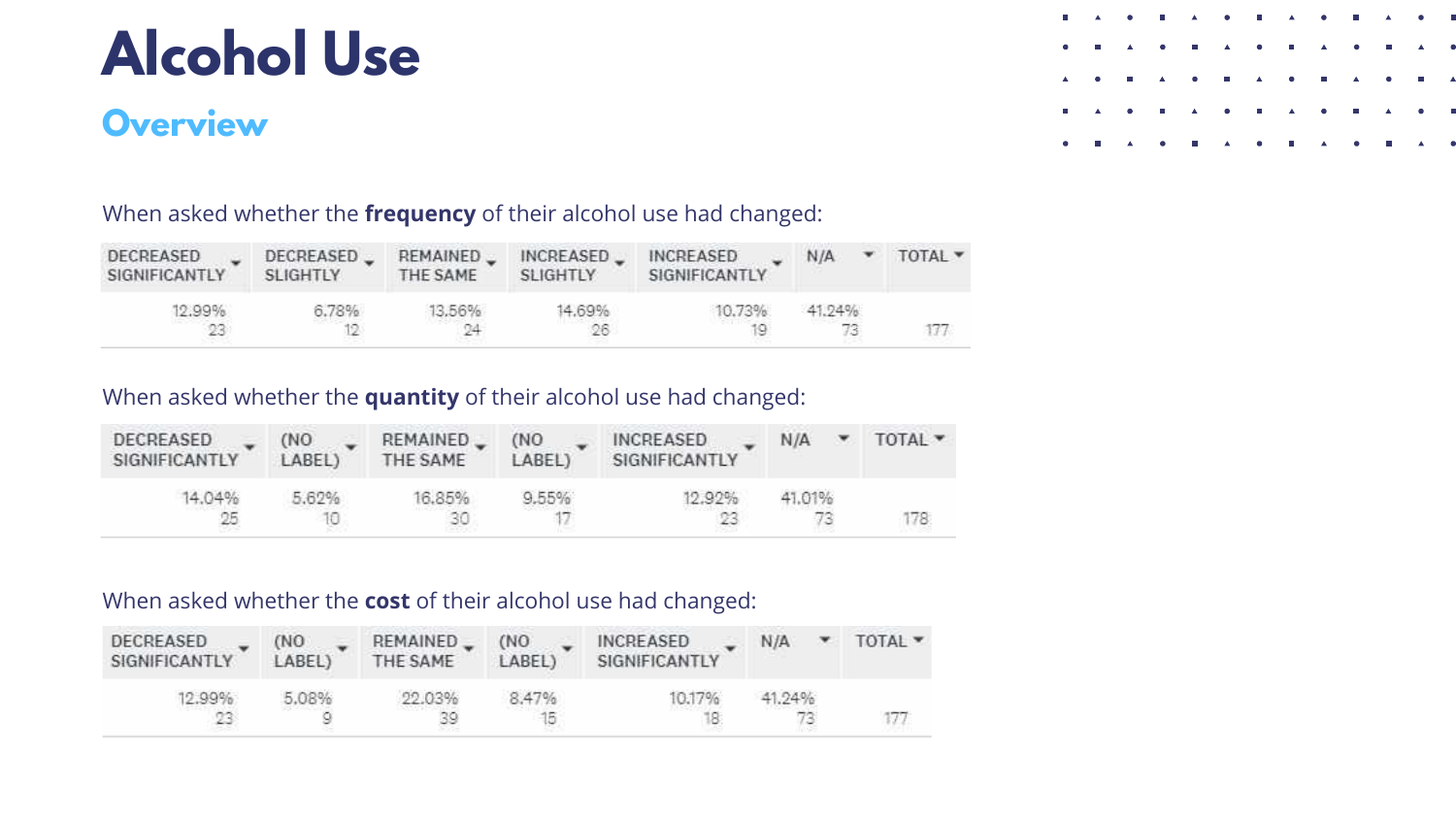**48%** of respondents attempted to **reduce** their alcohol intake during lockdown. **85%** of those did not access self help tools or harm reduction advice **online**.

''I was advised to reduce intake after a hospital stay.''

''I didn't drink at home prior to lockdown, so it doesn't seem like a large increase.''

''I had alcohol delivered with takeaway when unable to get to supermarket. My use has been up and down more with frequent lapses.''

''I started smoking cannabis to cut out the alcohol. My urge to drink is lessened by smoking cannabis.''

Respondents were asked whether **Minimum Unit Pricing** (MUP) had impacted their drinking behaviours. Overall, respondents indicated it had not.

- ''I've felt no change.''
- ''No. I occasionally buy lager so not changed.''



- ''Not really I switched from drinking in the pub to having cans at home so was spending less on alcohol anyway.''
- ''I am in a better place than two years ago and I just don't drink as much as I did, so I didn't even notice it.''
- ''I've slightly reduced my alcohol intake, but I've not been affected by MUP.''
- ''Yes due to price increase on spirits it's helped me to avoid drinking spirits now.''
- ''I stopped drinking strong cider, instead I'm drinking lager or own brand cider.''
- ''Yes, definitely. Previously would have bought crates of 18, but now buying crates of 10 as they work out the same price.''
- '''MUP has affected my finances.''
- ''Yes as it's more expensive.''
- ''Yes my usual type of alcohol has increased by nearly double the price.'' 'Yes, it stopped me drinking cider.''
- $\bullet$
- 'Yes due to price increase on spirits it's helped me to avoid drinking spirits now.'' ''I stopped drinking strong cider, instead I'm drinking lager or own brand cider.'' ''Yes, definitely. Previously would have bought crates of 18, but now buying crates of
- 
- 10 as they work out the same price.''







### **Alcohol Use**

### **Overview**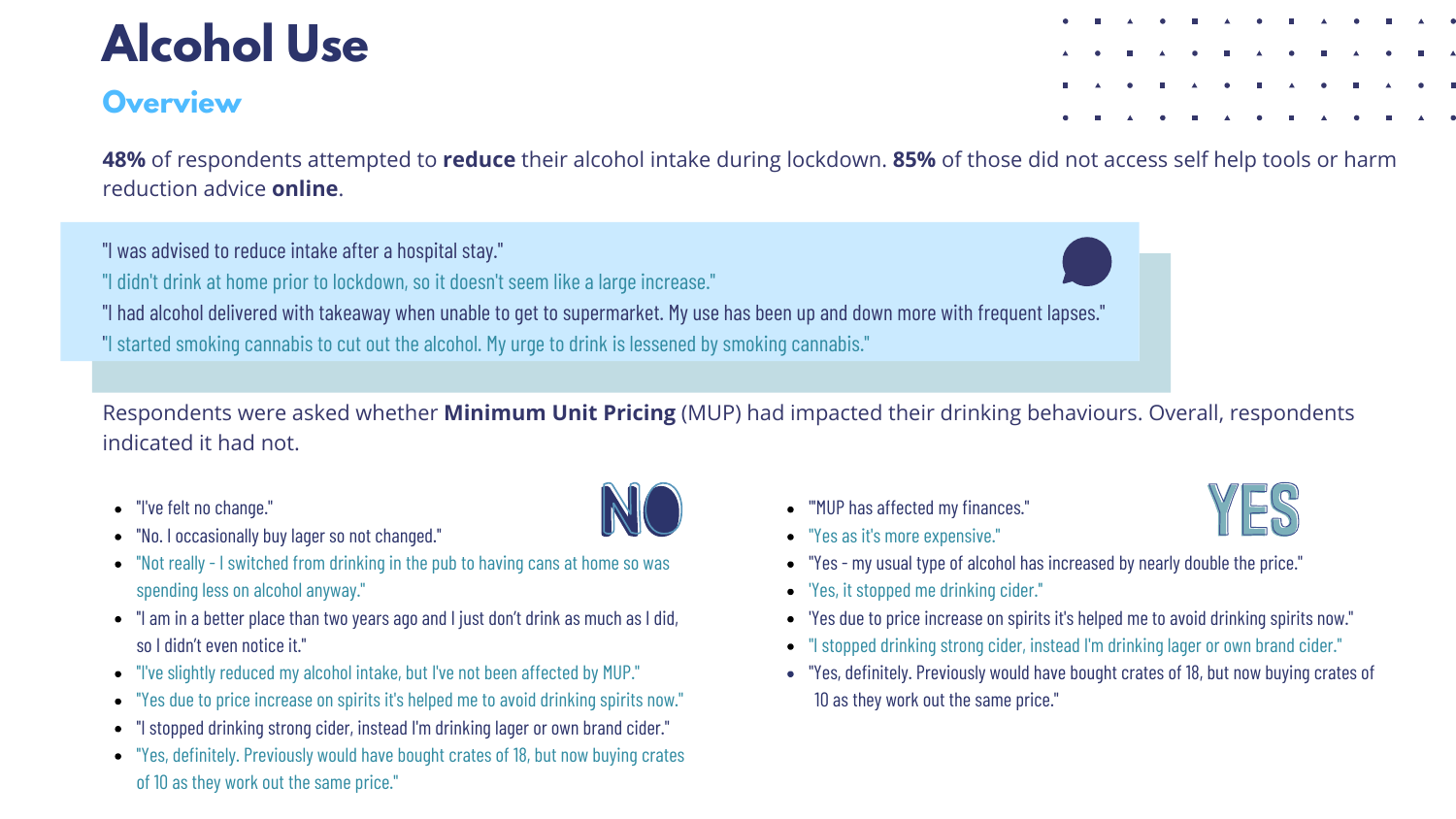I was abstinent for 2 years and 7 months prior to lockdown. I maintained my sobriety until roughly July which by that point I had been self isolating since March/April. My **coping mechanisms** such as **peer support groups, voluntary work, daily exercise, daily contact** with my parents were all halted leaving me **at a loss**, bored agitated and angry.

I drank approximately a bottle of vodka a day, decreasing to five bottles of wine a day, and became unwell as I suffer with withdrawal seizures and delirium tremens. I was hospitalised and detoxed for 3 days. **On release my alcohol use instantly began again where** I was drinking approximately 4/5 bottles of wine every day. I managed to decrease to 2 bottles and then detoxed at home with my partner over a weekend. **In all I drank every day for roughly 2 months.**

|           |  |  |  |  | <b>EACHAOEACHAOE</b>               |  |
|-----------|--|--|--|--|------------------------------------|--|
|           |  |  |  |  | <b>. I A . I A . I A . I A . I</b> |  |
|           |  |  |  |  | A OFA OFA OFA OFA                  |  |
|           |  |  |  |  | <b>EACHAOHAOHAOH</b>               |  |
| $\bullet$ |  |  |  |  | <b>EACHAOEACHAO</b>                |  |



## **Lapse/Relapse prevention**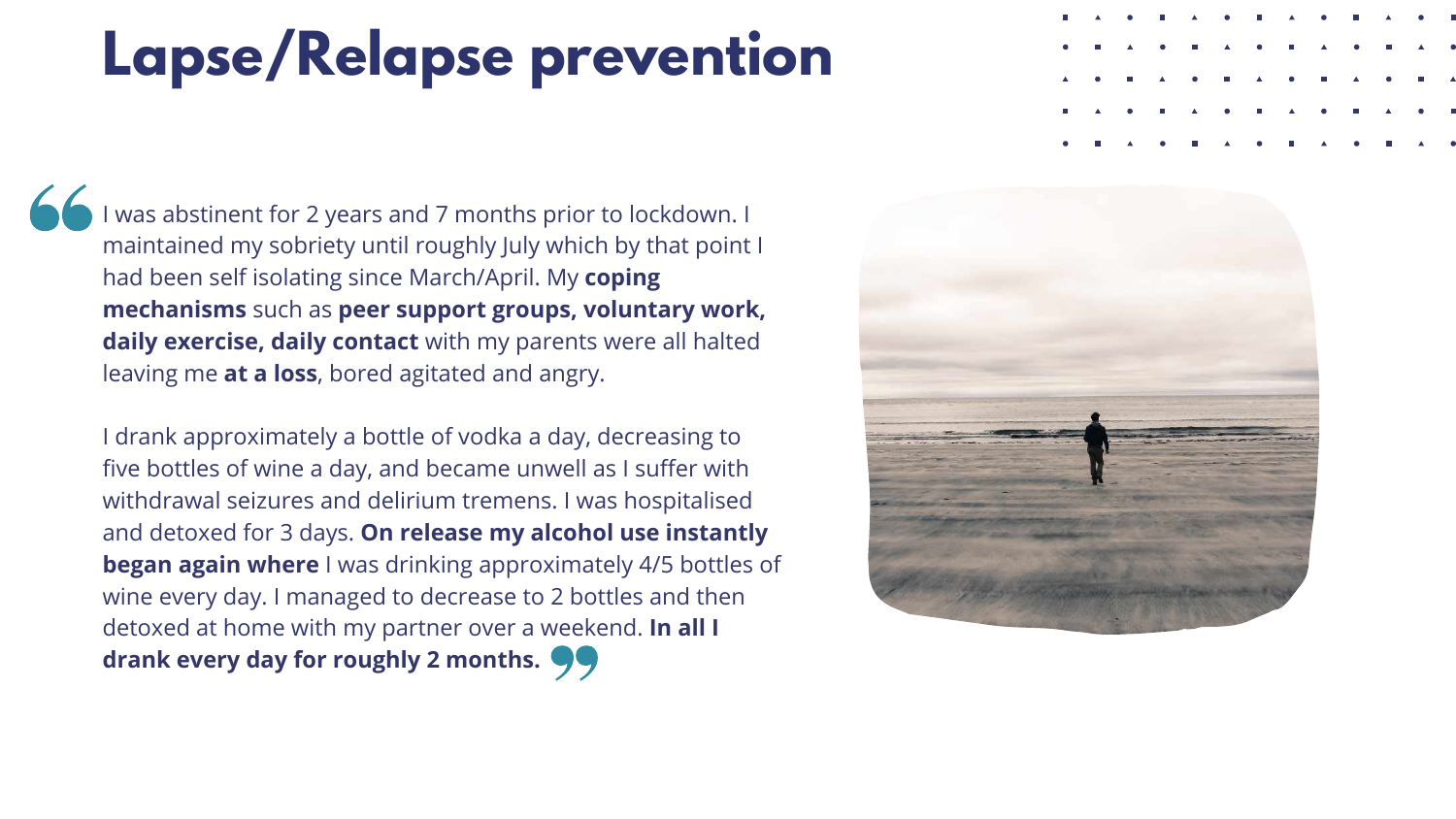25% of respondents **suffered a lapse or relapse** during lockdown.

''I relapsed on heroin but I'm now abstinent.''

''I've had a fair few.''

''I came very close, but turned to a different drug to cope.''

''I had an alcohol binge after weeks of sobriety.''

''Mine was a steady increase, ending in a very bad relapse.''

''I used cocaine but have now stopped.''

''I've had a heroin relapse since lockdown and want to engage with DDAS again.''

''I had two brief slips, I drank one bottle of wine each time.''

''I was abstinent for 16 weeks before lockdown, then my partner moved back in permanently who was drinking heavily. I succumbed to peer pressure.''

''I was off drugs for about a year before lockdown, but relapsed.''

''I relapsed in about 6 instances. It was severe enough to end up in hospital.''

''I drank more on occasion through boredom.''

''A young girl in a local shop committed suicide and in the evening I turned back to the bottle.''

''I was totally abstinent before lockdown and then had a relapse.''

''With alcohol yes - I had a 9 day bender at the end of lockdown.''

''Only once due to feeling depressed. I turned to a drink and I regretted it.''

''I relapsed on two occasions due to worry and loneliness.''

''I have had 5 lapses in lockdown, my health and wellbeing are a factor in my ongoing abstinence.''

''Abstinent for 3 months, I then got bored in lock down and started drinking again, Then decided to reduce alcohol intake.'' ''I returned to alcohol use.''





## **Lapse/Relapse prevention Overview**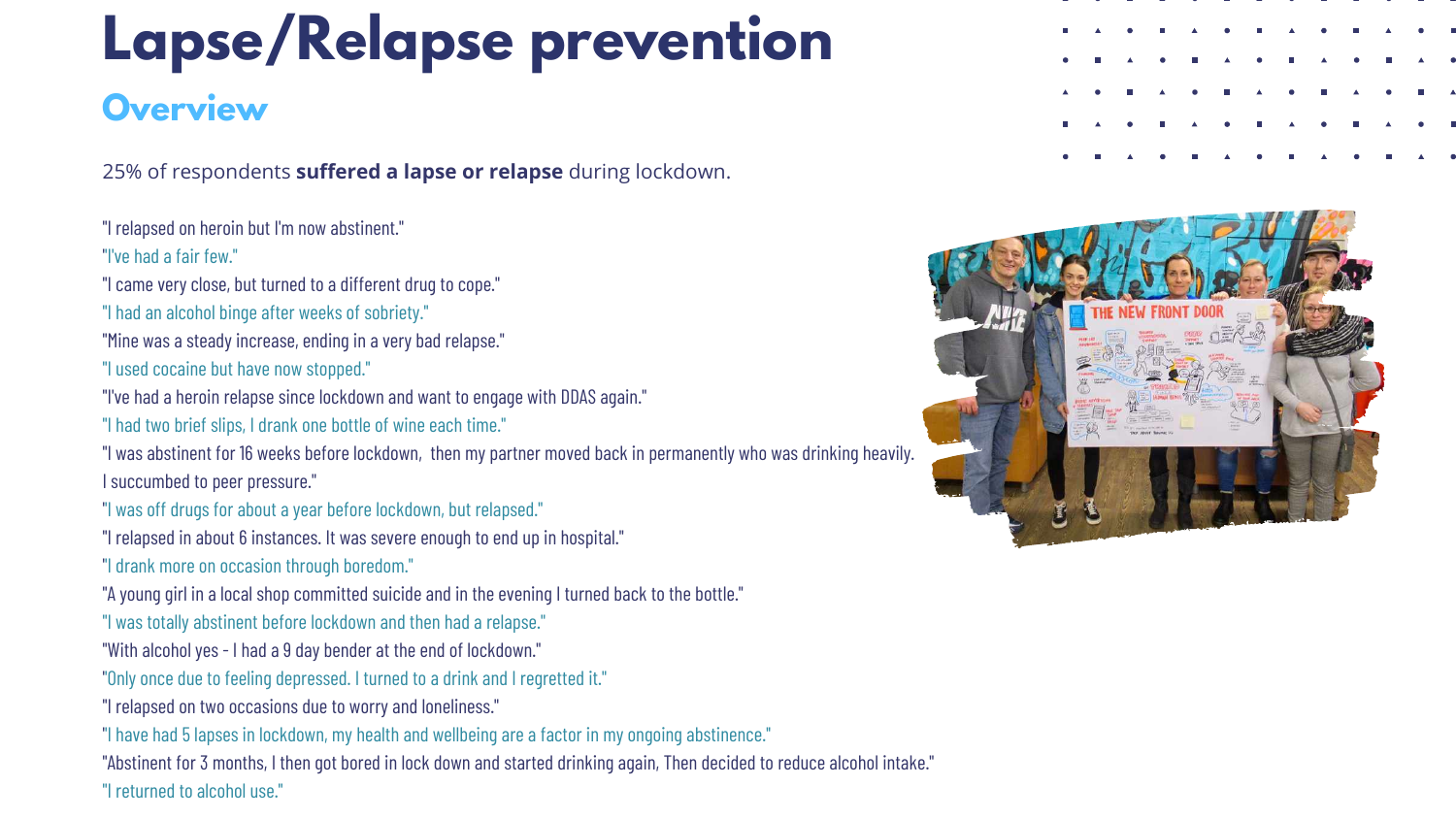## **Lapse/Relapse prevention Service User Feedback**

- ''Be more available and open during lockdown.''
- ''Better signposting to Peer Support Groups the local meetings moved online and individual signposting to a specific meeting would have been very helpful to maintain existing links with known peers with strong recoveries.''
- ''Having a telephone call before I reached crisis point would have been massively helpful.''
- ''Home visits.''

|  |  |  |  | <b>EACHAOEACHAOE</b>                         |  |  |
|--|--|--|--|----------------------------------------------|--|--|
|  |  |  |  | <b>0 I A 0 II A 0 II A 0 II A 0</b>          |  |  |
|  |  |  |  | <b>A OFA OFA OFA OF</b> A                    |  |  |
|  |  |  |  | <b>EACHAOEACHAOE</b>                         |  |  |
|  |  |  |  | <b>• II A · • II A · • II A · • II A · •</b> |  |  |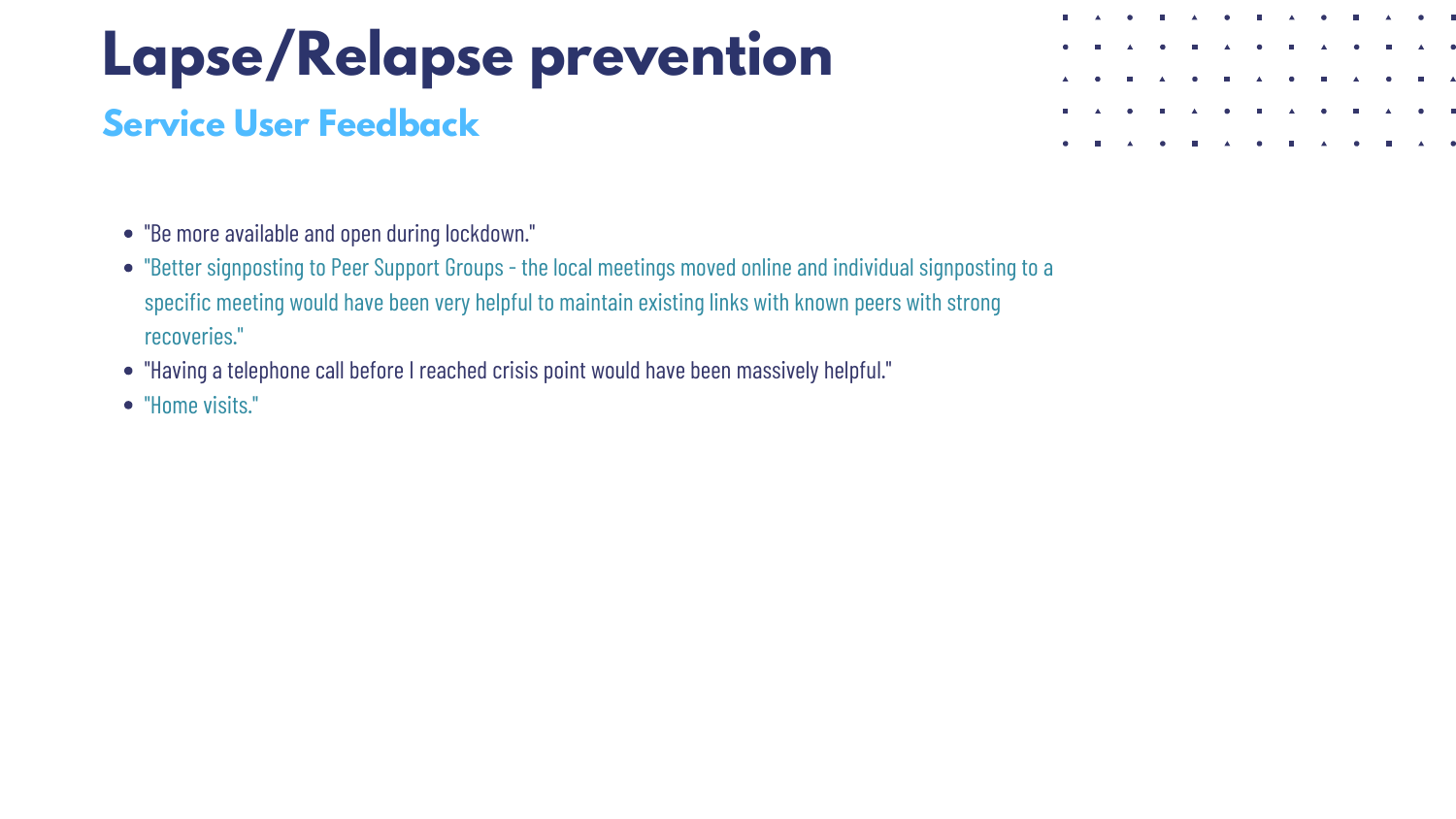**95% of respondents had received clear messages** from their service on social distancing and how to keep themselves safe during the pandemic, and 92% followed that advice to the best of their ability. 93% used PPE and hand sanitizer. A small minority struggled to stick to the guidelines.

''My mates think they won't catch it so it's tricky to be the odd one out!'' ''I went out for short walks on my own a few times when I should have stayed at home.'' ''I wanted to see my friends, I can't deal with being kept in.''

Many received specific harm reduction messages from their service during lockdown [e.g. not using alone, etc] and found that advice helpful.

''My worker always talks about harm reduction during appointments.''

''I was given Naloxone and told how to use it- I shared this information with my father and sister who live with me so they know what to do. I was also told not to use alone and to be aware of what overdose looks like.''

''I've received harm reduction advice on gradual reduction from alcohol, changing strength etc. It was helpful.''

![](_page_28_Picture_7.jpeg)

![](_page_28_Picture_8.jpeg)

## **Harm Reduction Overview**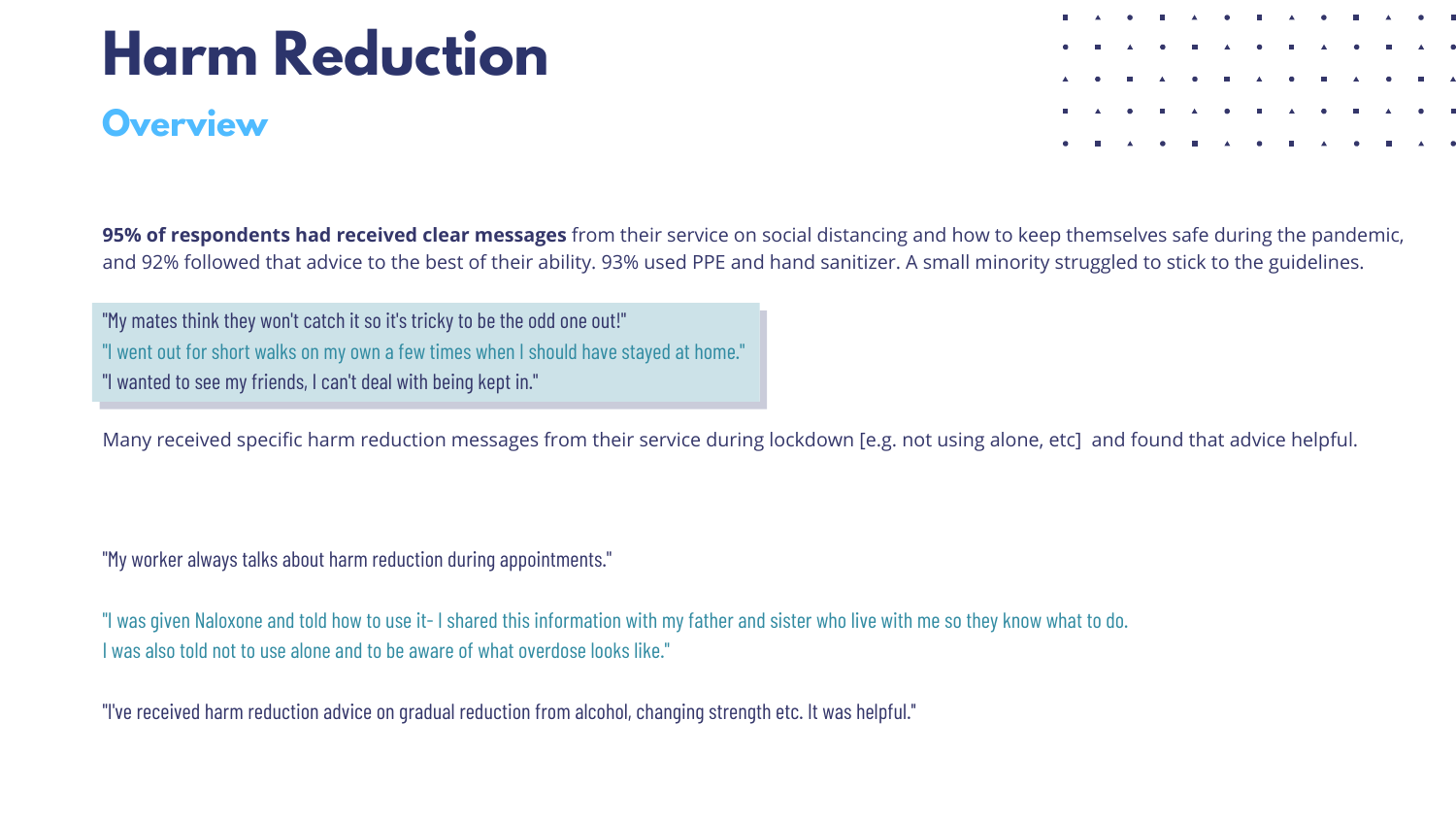9% of respondents experienced a non-fatal overdose situation during the pandemic. 8% had accessed Naloxone.

'A friend overdosed at a funeral, he was given Prenoxad by another friend and survived.''

- ''I tried to overdose in an attempt on my life.''
- ''I took an overdose of diazepam when I ran out of my medication, I took them all at once.''
- ''I tried to overdose using Quetiapine and Lorazepam.''
- ''Poly use over several days, I was in a toxic situation, not eating or hydrating.''
- ''A friend took an overdose of prescription medication as an act of self-harm.
- They did come and stay for a bit afterwards.''
- ''My son was taken into hospital by a care worker after an overdose. He was treated and released.''

What could our service have done to keep you safer from harm during the pandemic?

''Ensuring social distancing.''

''A little more contact with service could have been helpful. If too long between phone calls, easy to start to feel distanced.''

![](_page_29_Picture_14.jpeg)

![](_page_29_Picture_16.jpeg)

## **Harm Reduction**

### **Overview**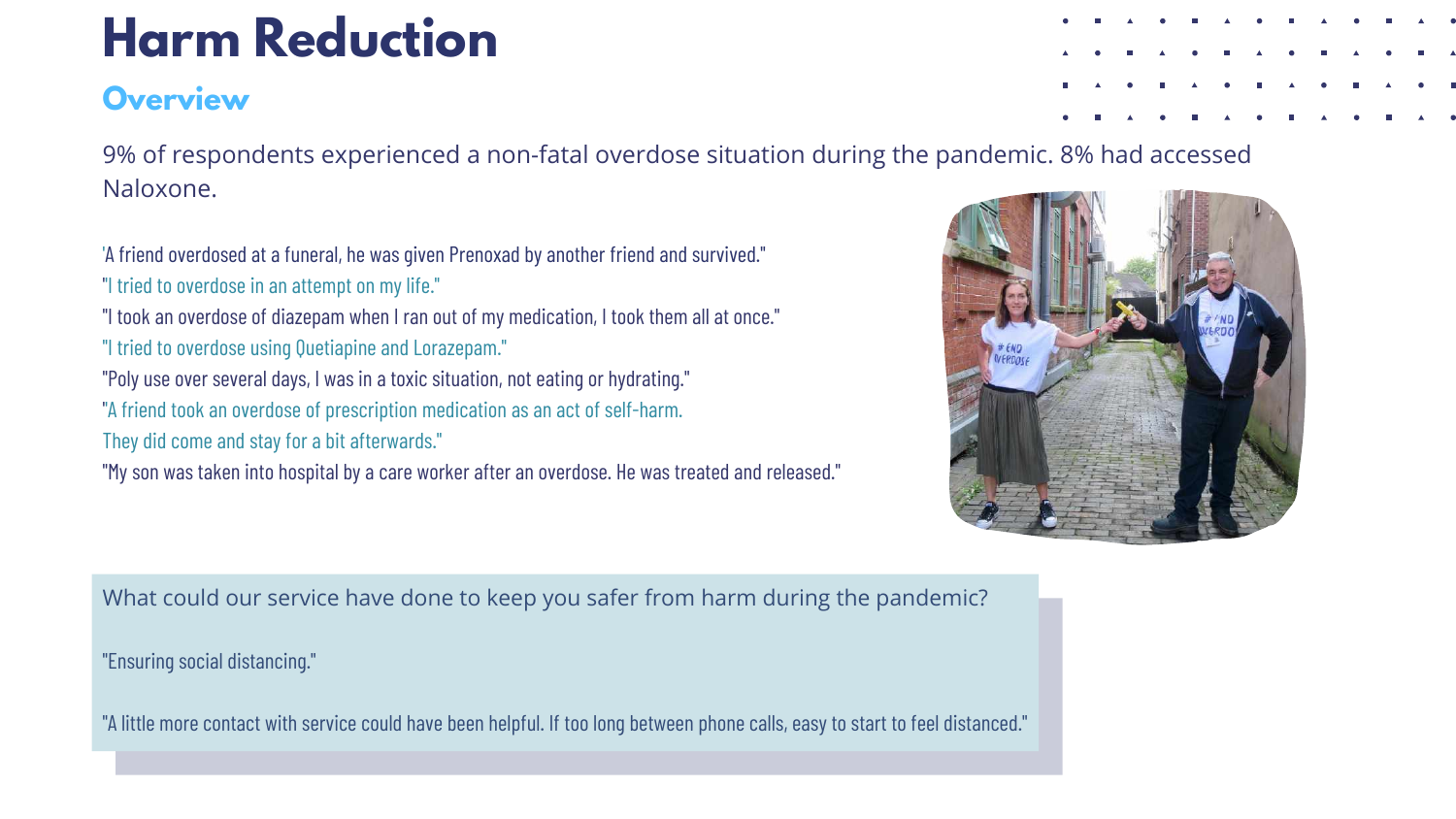## **Forward Planning**

#### **What change in service delivery would you like to see continued after lockdown?**

''Flexibility in phone and face to face appointments .Phone appointments can be less time consuming and less expensive as don't have to pay for bus fare.'' ''Phone contact offered if I'm not able to access the office.''

''I would like to go back to face to face appointments.''

''Outdoor meetings have begun in local parks, although none in my area so I have been unable to access them. Keeping an online group running that peers can access if they are struggling for support would be positive in my opinion.''

'Go back to normal if possible as I am missing the drop in.''

''Continue with some zoom meetings.''

''Some appointments are quicker over the phone.''

''I would like to be able to go to the clinic for therapies. I can wear a mask and maybe the staff member can too like the hairdressers do.'' ''Telephone conversations should be continued although I prefer face to face, although there are travelling, parking, mobility challenges etc, so I would like to have some video calls.''

''More volunteering after lock down.''

''I would like to see an end to phone contact.''

'To keep having text contact so I know that other people think about me and care about me.''

![](_page_30_Figure_12.jpeg)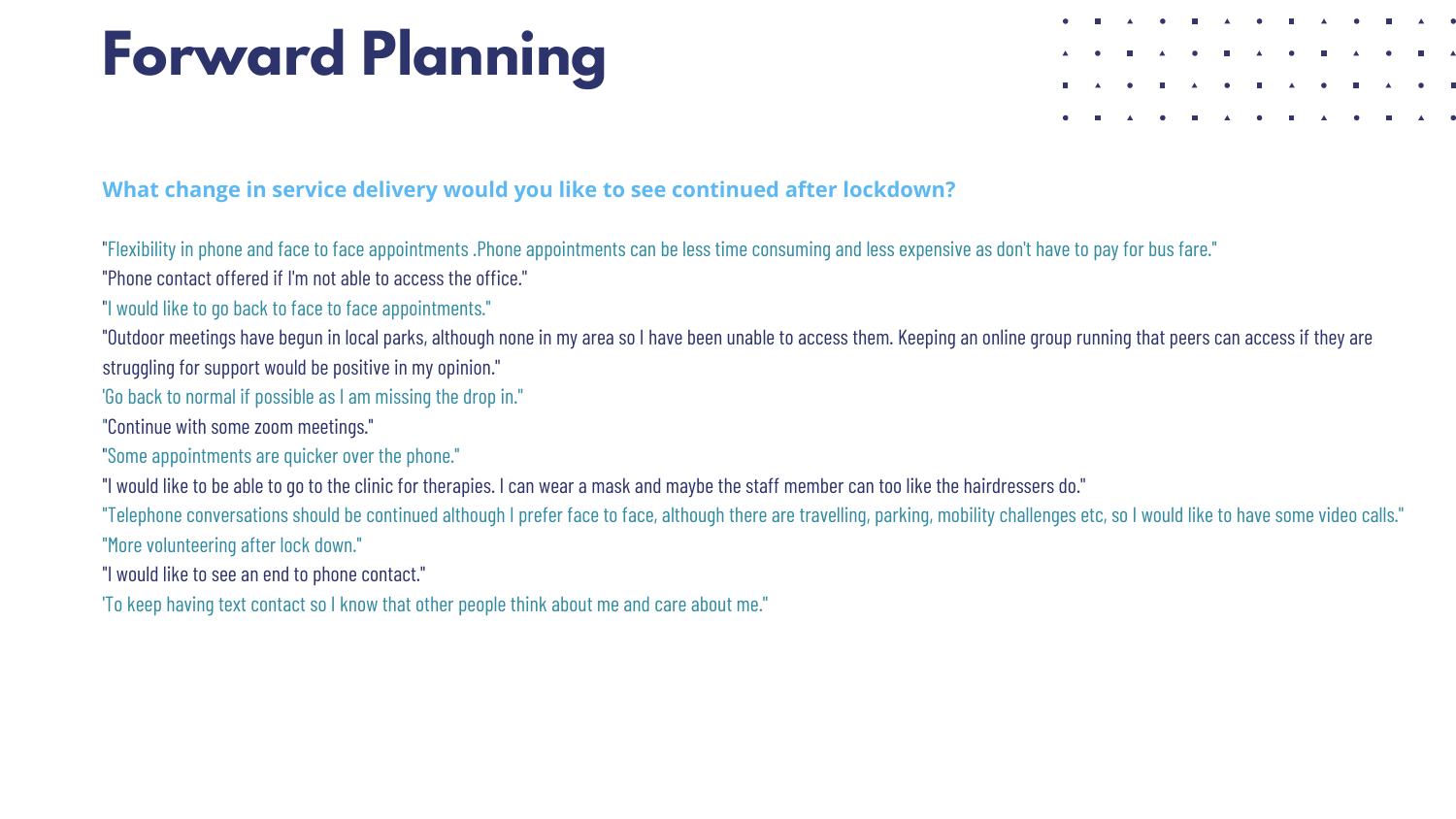![](_page_31_Figure_0.jpeg)

### **Recommendations**

- Services should provide, where possible and in line with social distancing, the opportunity for service users to have face-to-face contact with key workers.
- Services should offer, wherever reasonable to do so, more flexible contact arrangements. Particularly in cases where service users have mobility issues, suffer with severe mental health issues or have to travel long distances relying on public transport.
- Services should consider a more permanent blended approach of phone, video and face-to-face support, and offer choice as standard at the point of referral.
- Services should offer more relaxed take-out medication regimes on a case by case basis, after all associated risks have been assessed. We believe this has the potential to increase a service user's recovery capital, whilst also decreasing the stigma of attending a community pharmacy and the unnecessary inconveniences it can involve.
- Services to acknowledge the importance of recovery activities that connect people, and renew the focus on providing continued recovery activities and opportunities for connection during any further lockdowns to support positive mental health and wellbeing. Services should be aware that online interventions have not always met this need during lockdown, particularly for those service users who lack the skills and/or resources to access them.

We hope that providers, commissioners and other relevant stakeholders look at the evidence collated within this report and consider service user's responses to each key theme. Where appropriate, we hope adaptations are made to service delivery that address the concerns raised by our community.

### **Based on key themes**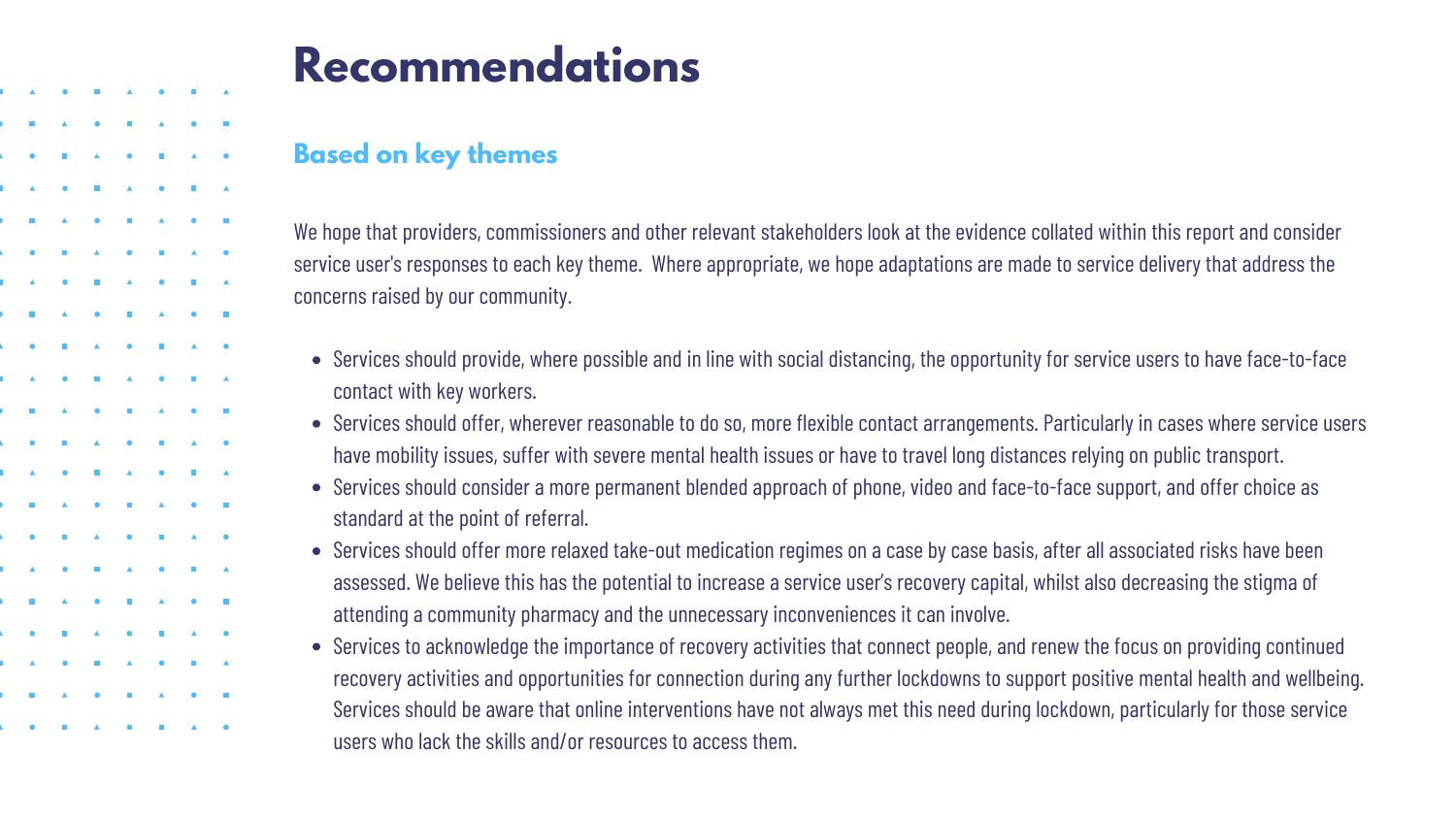![](_page_32_Figure_0.jpeg)

### **Recommendations**

- Services to increase the frequency of mental health check-ins where it is considered to be in the best interest of the service user.
- Services to resume volunteering placements, where possible and in line with social distancing, as it can increase service delivery and is an important component of maintained recovery for service users and those with lived experience.
- Services should offer more outreach support and be creative in its delivery. Eg mobile needle exchange and Prenoxad provision
- Services should ensure that staff are adequately trained to address substance switching, the misuse of prescription drugs, suicidal ideation and the impact on families.
- Services to ensure relapse prevention planning takes place with service users during and before any future lockdowns, regardless of time spent in sobriety.
- Services to improve their digital offering, paying particular attention to the signposting to local mutual aid resources.
- Services should ensure staff are appropriately trained to provide clear messages on safe alcohol reduction and the dangers of alcohol withdrawal.
- Services to offer a holistic approach that focuses on sleep hygiene, diet and nutrition and be aware of the obvious overall benefits of outdoor groups and one to one sessions.
- Services to be aware that our service user community is receptive to public health guidance and not only received but adhered to the guidance provided by services during lockdown.

### **Continued**